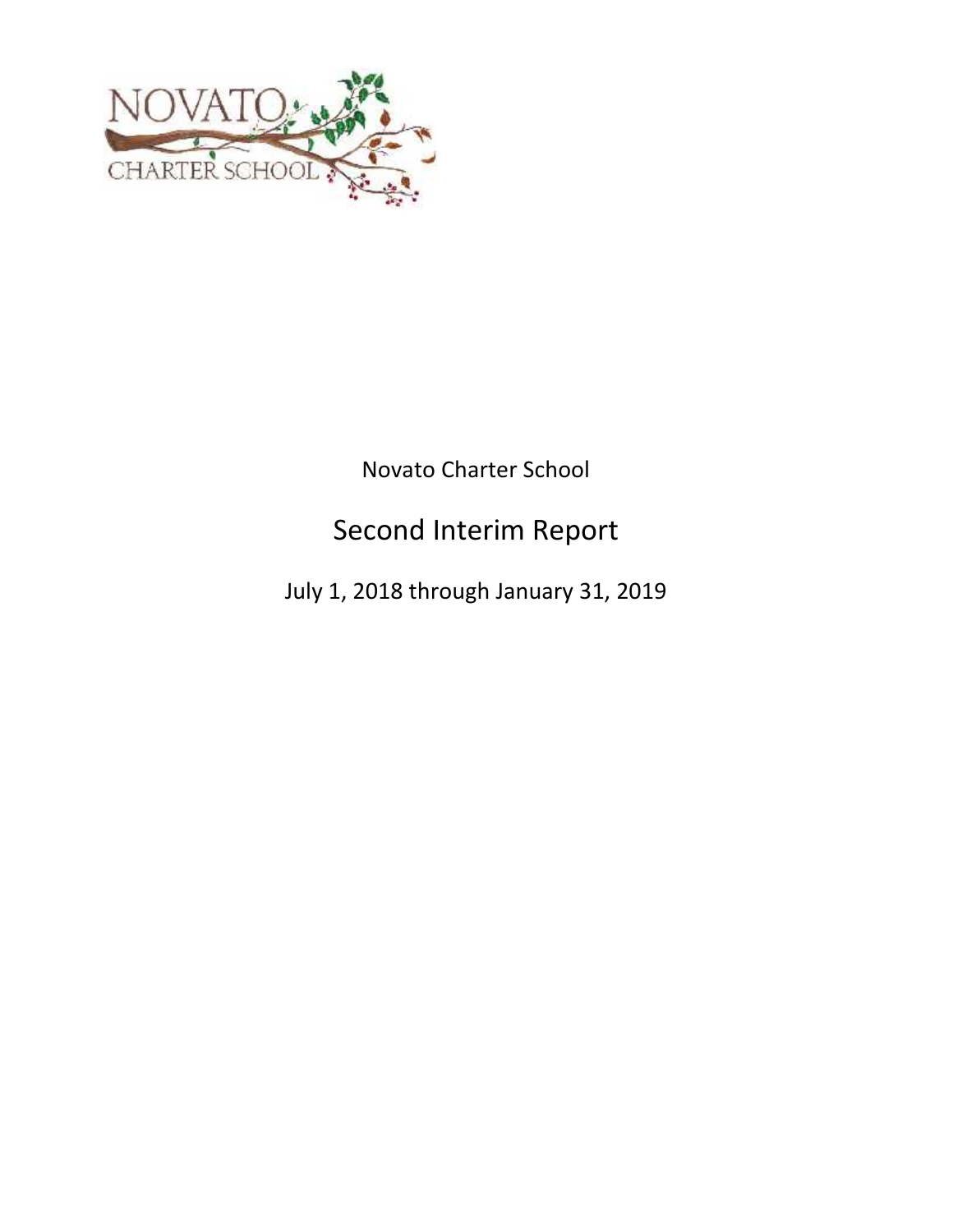# Table of Contents

# 2018-2019 Second Interim Report

| <b>Budget Narrative and General Fund Analysis</b>       | $3 - 8$   |
|---------------------------------------------------------|-----------|
| Alternative Form Certification Page for Interim Report  | 9         |
| Board Financial Report (3/13/19)                        | $10 - 11$ |
| <b>Attendance Report</b>                                | $12 - 13$ |
| Second Interim Financial Report - Summary               | $14 - 15$ |
| Second Interim Financial Report - Multi-Year Projection | $16 - 17$ |
| Balance Sheet as of 1/31/19                             | 18        |
| Cash Flow - Multi-Year Projection                       | $19 - 20$ |
| FCMAT LCFF Calculator v19.2c - Summary                  | 21        |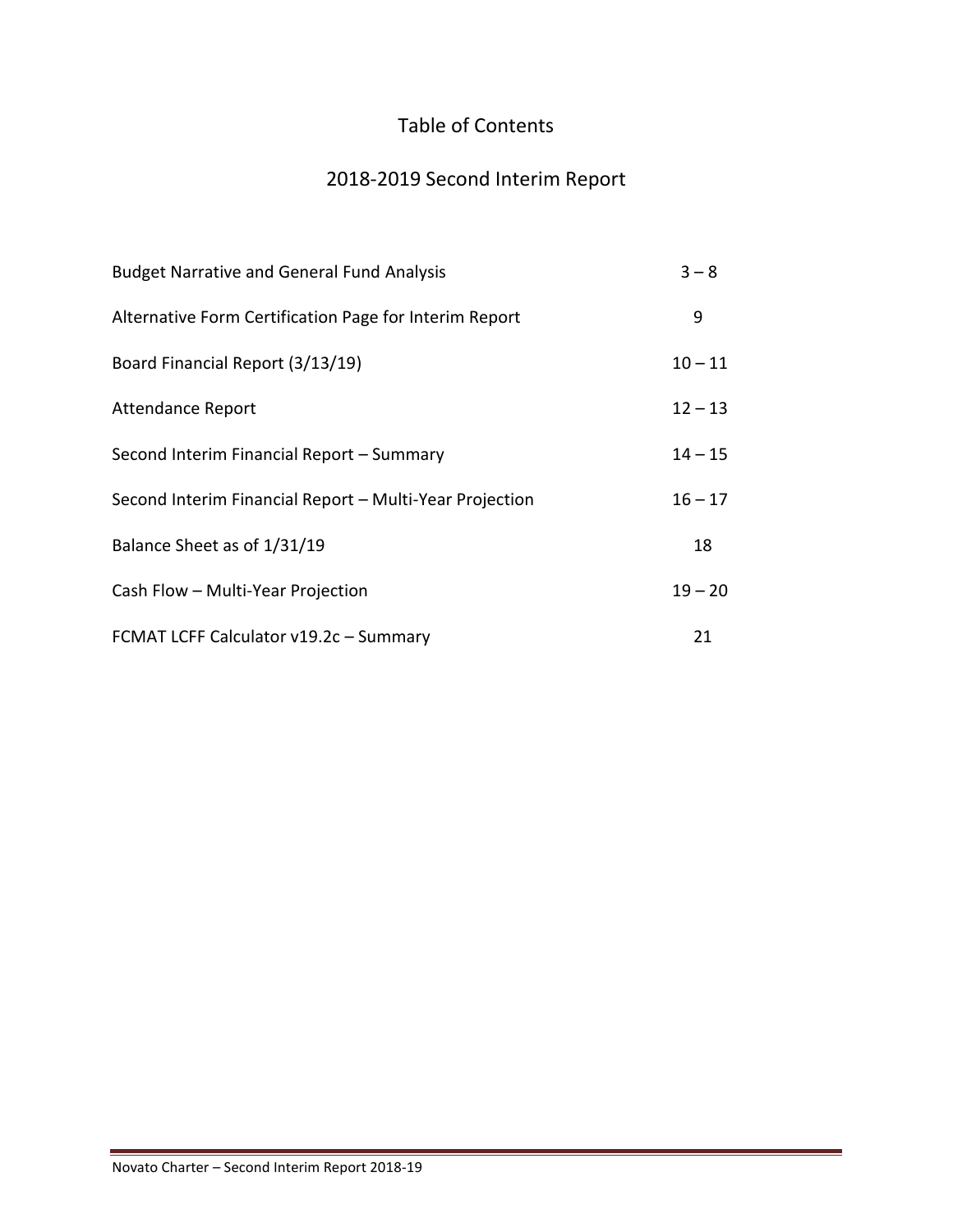# Budget Narrative and General Fund Analysis

The purpose of this Interim Report is to determine changes in the financial status of Novato Charter School that will require budget updates as well as ascertain that the School will be able to meet its financial obligations during this budget year as well as the following two years. Interim budget reports provide a picture of a charter school's financial condition during the fiscal year. The Governing Board of a charter school certifies the charter's financial condition to the county office of education through these reports. The Second Interim Report is from July 1st through January 31st, and projects financial activity through the end of the fiscal year.

The School's administration prepared the Second Interim Budget revision based on the best information available and/or known at the time including actual financial results through February 28, 2019. For purposes of the Second Interim Report actual results will be reported through January 31, 2019 as required by statute. State revenue and other common assumptions were updated based on the guidance of the "The Common Message" (Feb 2019) published by the California County Superintendents Educational Services Association (CCSESA- BASC) and the Marin County Office of Education. Additional guidance was provided by budget briefs prepared by the California Charter School Association (CCSA) and the Charter School Development Center (CSDC)

## Significant Changes Since First Interim Budget

## State Budget:

In January 2019, Governor Newsom released his first State Budget Proposal as the state's new governor. Items which directly affect the school include:

- COLA: The budget proposal fully funds a 3.46% statutory COLA
- CalSTRS Rate Buydown: The governor has proposed a 0.5% 1.0% buydown of CalSTRS employer contribution rates for 2019-20 through 2022-23. For purposes of the Multi- Year Projection (MYP) contained in this report, *the school has used the current CalSTRS rates as per AB1469 for the MYP period*.
- Classified Employee Professional Development Grant: The prior June budget included a one-time allocation to support classified employee professional development in the amount of \$955 which is now included in revenue projections.
- No One-Time Block Grant: For the first time in recent history, the Governor's Budget does not contain a one-time discretionary block grant.

Legislative / Mandated Cost Changes (as reported in First Interim):

 AB 1871 Charter Schools: Free and Reduced-Price Meals: On September 18, 2018 AB 1871 was signed into law requiring charter schools to provide at least one free or reduced-price meal (FRPM) to low-income students each school day beginning with the 2019-20 school year. The school will be providing a breakfast/snack offering to students who qualify for FRPM and for other students whose family choose to purchase the offering. The additional costs of the program are included in this report.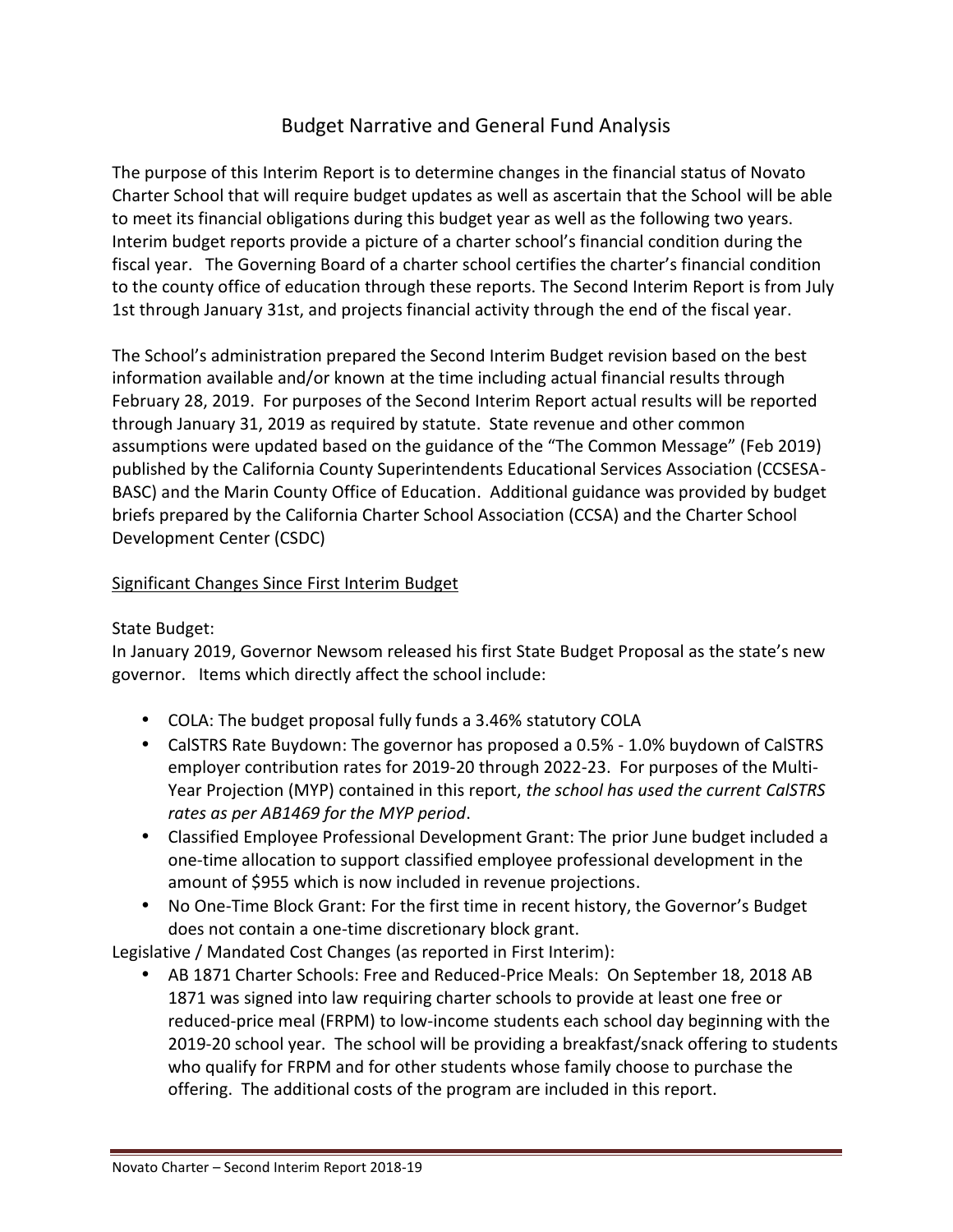## County / District:

 Special Education: The school will continue as a "school of the district" within the Marin SELPA and Novato Unified School District (NUSD) through the end of the 2019-20 school year. Beginning in 2020-21 the school will become an independent LEA for special education. In February 2019 the school came to agreement with NUSD to cap Excess Cost transfer rates at 3% above prior year amounts for 2018-19 and 2019-20. While excess cost transfers are still at very high levels, the cap provides a significant degree of budgetary stability allowing the school to plan accordingly to meet these costs over the MYP period. Previously excess costs have risen at an average annual rate of 20.4% and have more than doubled from 2012-13 levels. The  $1<sup>st</sup>$  Interim Revised Budget assumed a 13.9% rate of increase over 2017-18 levels. The Second Interim includes the 3% cap rate for both 2018-19 and 2019-20. NUSD has further supported the school by allowing it to pay off Excess Cost balances owed in installments over a 10 to 12 month period in order that it is safely able to maintain cash balances of 1-2 months of expenditures and remain safely above the 5% minimum. It is the intention of the school to build up a reserve for Special Education contingencies, as well as a higher general economic contingency reserve beginning with the 2020-21 school year.

## Economic Outlook / Reserves

The state continues to experience continued economic expansion and the state budget assumes growth will continue. However, the current business cycle upswing is now in its  $10^{th}$ year and is now the longest period of economic expansion since the Depression.

County offices of education and charter school advocacy organizations continue to reinforce the need for reserves in excess of the minimum reserve for economic uncertainty. The required reserve for economic uncertainty represents only a few weeks of payroll for most schools. The Government Finance Officers Association (GFOA) recommends reserves, at minimum, equal to two months of average general fund operating expenditures, or about 17%. Reserve levels and challenges affecting the school are addressed later in this report.

## Budget Planning Factors and Assumptions

Below are key planning factors issued by the Department of Finance and other key agencies used in the preparation of this report: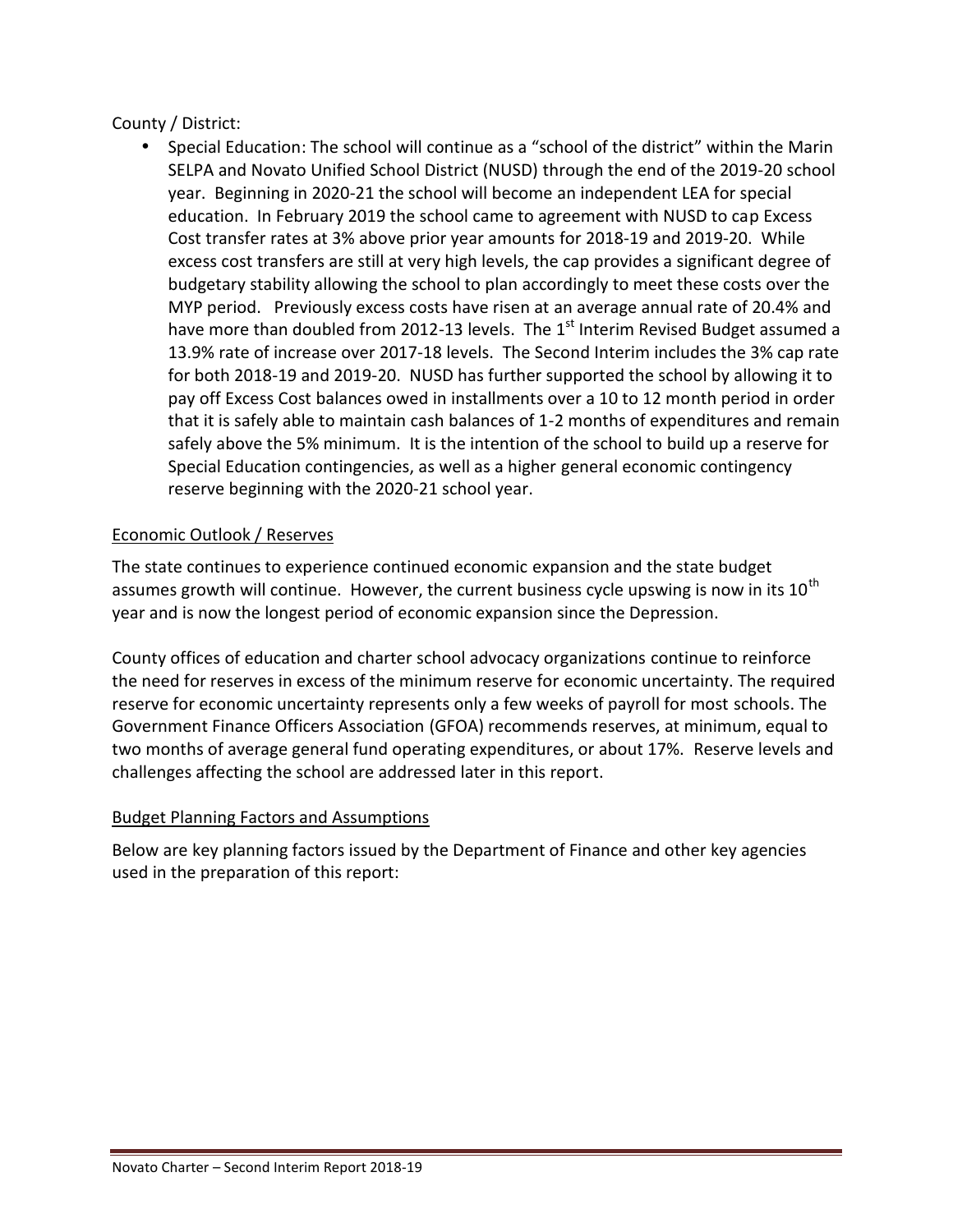| <b>Planning Factors / Assumptions</b>    | 2018-19  | 2019-20  | 2020-21  |
|------------------------------------------|----------|----------|----------|
| Statutory COLA (DOF)                     | 2.71%    | 3.46%    | 2.86%    |
| LCFF COLA                                | 3.70%    |          |          |
| LCFF Gap Funding Percentage (DOF)        | 100.00%  | 100.00%  | 100.00%  |
| STRS Employer Statutory Rates (AB1469)   | 16.28%   | 18.13%   | 19.10%   |
| STRS Employer Statutory Rates (Proposed) | 16.28%   | 17.10%   | 18.10%   |
| PERS Employer Projected Rates (9/18)     | 18.062%  | 20.70%   | 23.40%   |
| Lottery - Unrestricted per ADA           | \$151.00 | \$151.00 | \$151.00 |
| Lottery - Prop. 20 per ADA               | \$53.00  | \$53.00  | \$53.00  |
| Mandated Cost per ADA for One-Time       | \$184.00 |          |          |
| Mandated Block Grant: Charters K-8/ADA   | \$16.33  | \$16.90  | \$17.38  |

### Revenue

Overall we are estimating a very slight increase (\$4.5K) in revenues from the 1<sup>st</sup> Int.

A summary of the school's sources of funding for 2018-19:

| <b>Revenue Details:</b>          |           |           |        |
|----------------------------------|-----------|-----------|--------|
| General Purpose (LCFF) Revenue:  |           |           |        |
| LCFF Revenue - Base              | 2,073,103 |           |        |
| LCFF Revenue - Supplemental      | 50,750    |           |        |
| <b>Total LCFF Revenue</b>        |           | 2,123,853 | 82.8%  |
| Other State Revenue              |           |           |        |
| Unrestricted                     |           |           |        |
| <b>State Lottery Unres</b>       | 39,418    |           |        |
| <b>Mandated Cost-One Time</b>    | 47,687    |           |        |
| <b>Mandated Block Grant</b>      | 4,231     |           |        |
| Restricted                       |           |           |        |
| Lottery - Prop 20                | 13,836    |           |        |
| Low-Perf Stdnt Block Grant       | 15,808    |           |        |
| Classified Emp Prof Dev Grant    | 955       |           |        |
| <b>Total Other State Revenue</b> |           | 121,935   | 4.8%   |
| Local Revenue                    |           | 320,250   | 12.5%  |
| Total Revenue                    |           | 2,566,038 | 100.0% |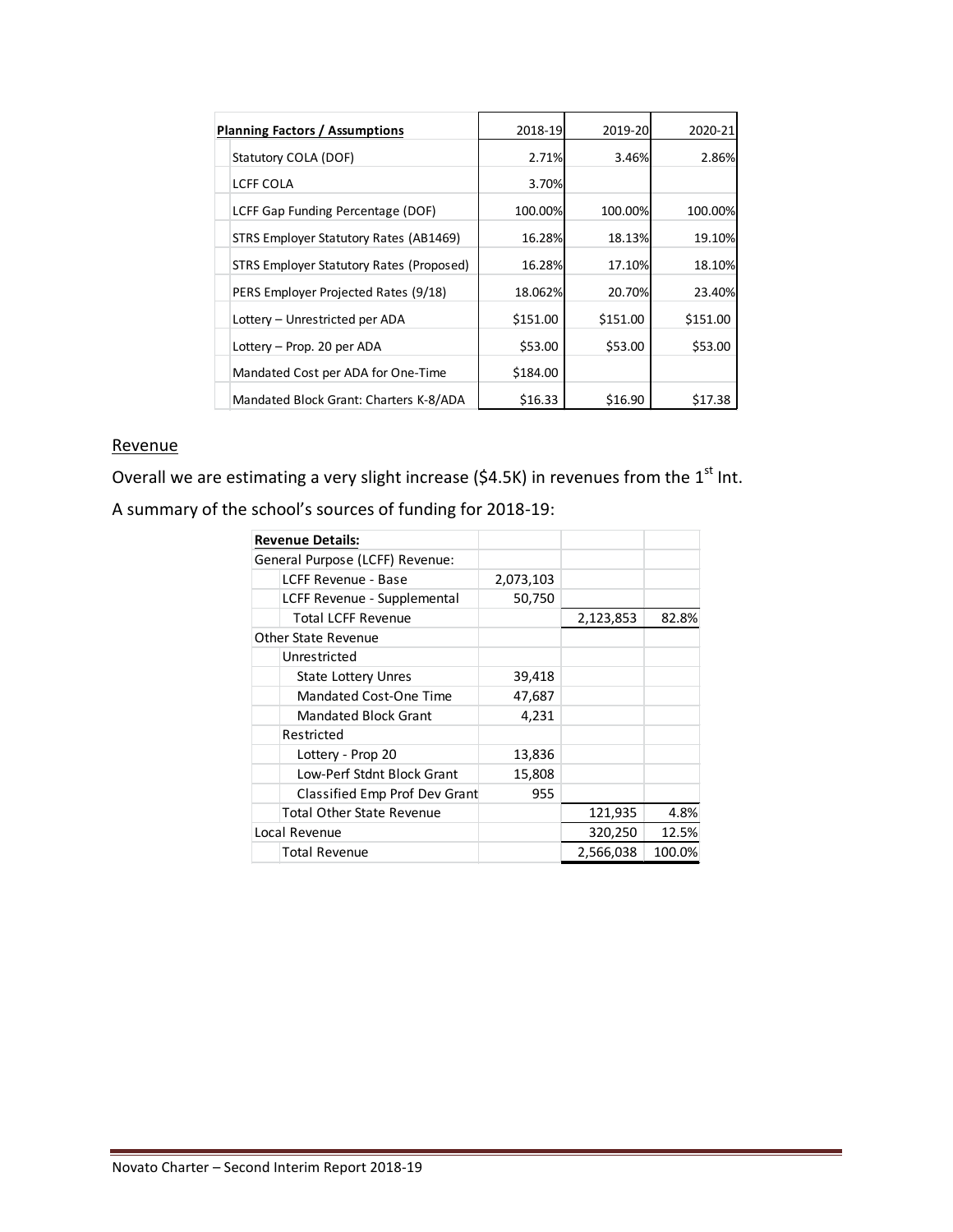**Enrollment / ADA**: The ADA assumptions in the Second Interim Budget for 2018-19 have been increased slightly (1.25 ADA) from  $1<sup>st</sup>$  Int to reflect a higher level of enrollment and ADA reported through the P-1 reporting period (1/4/19). The rest of the MYP has been kept the same as in the  $1<sup>st</sup>$  Int.

| Enrollment / ADA          | $2018-19$ (P-1) | 2018-19 | 2019-20 | 2020-21 |
|---------------------------|-----------------|---------|---------|---------|
|                           |                 |         |         |         |
| Enrollment                | 271             | 271     | 268     | 268     |
| <b>Attendance Rate</b>    | 97.27%          | 96.33%  | 96.94%  | 96.94%  |
|                           |                 |         |         |         |
| <b>Unduplicated Count</b> | 29              | 29      | 29      | 29      |
| Unduplicated % (Cur Yr)   | 10.7%           | 10.7%   | 10.8%   | 10.8%   |
|                           |                 |         |         |         |
| $TK-3$                    | 129.01          | 128.51  | 128.29  | 128.29  |
| $4-6$                     | 83.89           | 82.04   | 81.26   | 81.26   |
| $7-8$                     | 50.69           | 50.50   | 50.25   | 50.25   |
| Total                     | 263.59          | 261.05  | 259.80  | 259.80  |

Revenue changes from the 1<sup>st</sup> Interim report (2018-19):

- LCFF Funding (+\$3.4K): The increase in ADA reported above results in a slight net increase to revenue, offsetting negative technical adjustment factors in the LCFF calculator. Note: LCFF funding was based on the LCFF Calculator v19.2c revised by the school from the original projections provided by the Marin County Office of Education (MCOE).
	- o LCFF Funding Upside Revenue Potential: If P-2 ADA comes in at the same level as reported at P-1 there is an additional revenue potential of \$20.1K (+2.54 ADA).
- Classified Professional Block Grant (+\$1.0K): The school has received \$955 for this training grant.

## Expenditures

Overall we are forecasting a \$47.6K (-1.8%) decrease in expenses.

|                                    | 1st Int Rev<br><b>Budget</b> | 2nd Int Rev<br><b>Budget</b> | 2nd Int vs<br>1st Int | $V\%$   |
|------------------------------------|------------------------------|------------------------------|-----------------------|---------|
| Expense                            |                              |                              |                       |         |
| $1000 \cdot$ Certificated Salaries | 886,113                      | 888,437                      | 2,324                 | 0.3%    |
| $2000 \cdot$ Classified Salaries   | 500,071                      | 485,067                      | (15,004)              | $-3.0%$ |
| 3000 · Employee Benefits           | 448,311                      | 433,588                      | (14, 723)             | $-3.3%$ |
| 4000 · Books & Supplies            | 62,401                       | 62,401                       |                       | 0.0%    |
| 5000 · Services/Other (excl SpEd)  | 288,700                      | 301,987                      | 13,287                | 4.6%    |
| 5000 · Special Ed - Exc Cost Txfr  | 348,000                      | 314,558                      | (33, 442)             | $-9.6%$ |
| $6000 \cdot$ Depreciation          | 30,312                       | 30,312                       |                       | 0.0%    |
| 7000 · District Fees               | 65,267                       | 65,274                       |                       | 0.0%    |
| <b>Total Expenses</b>              | 2,629,175                    | 2,581,624                    | (47,551               | $-1.8%$ |

## **Special Education Excess Costs (-\$33.4K, -9.6%):**

As discussed above (see page 2), NUSD has agreed to cap Excess Cost Transfers at 3% over the prior year amount. Previously excess costs have risen at an average annual rate of 20.4% and have more than doubled from 2012-13 levels. The  $1<sup>st</sup>$  Interim Revised Budget assumed a 13.9%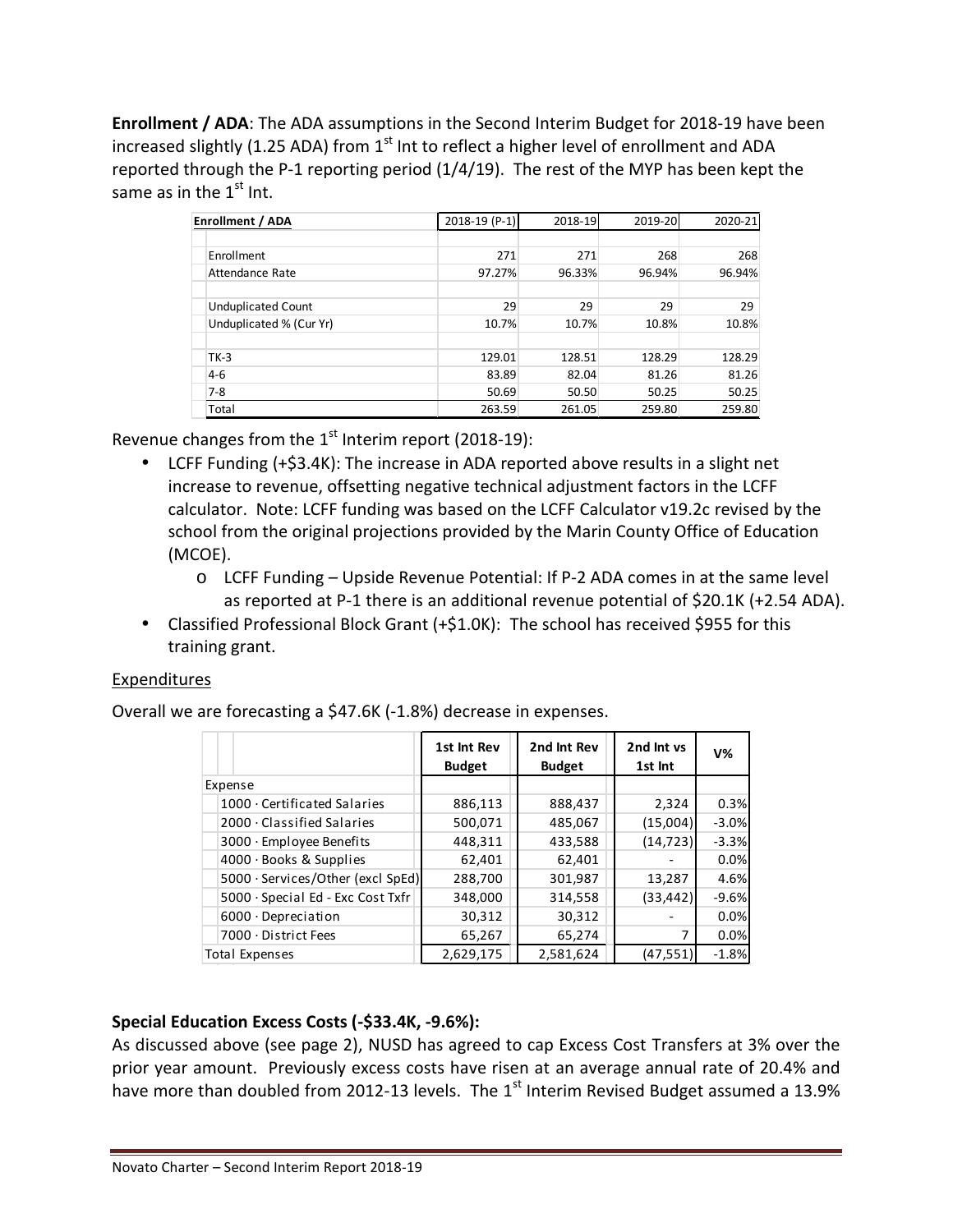rate of increase over 2017-18 levels. The Second Interim includes the 3% cap rate for both 2018-19 and 2019-20.

## **Special Education MYP:**

Beginning in 2020-21 the school will become an independent LEA for special education. The following summary includes expected excess cost transfers from NUSD for 2018-2020 and a preliminary budget for 2020-21 that is included in the 2<sup>nd</sup> Interim MYP:

| <b>Special Education</b>         | 2018-19 | 2019-20 | 2020-21    |
|----------------------------------|---------|---------|------------|
|                                  |         |         |            |
| Revenue                          |         |         |            |
| Federal Revenue                  |         |         | 34,000     |
| State Rev (less SELPA Admin Fee) |         |         | 130,065    |
| <b>Total Revenue</b>             |         |         | 164,065    |
| Expense                          |         |         |            |
| 1000 · Certificated Salaries     |         |         | 158,750    |
| $2000 \cdot$ Classified Salaries |         |         | 3,700      |
| 3000 · Employee Benefits         |         |         | 48,682     |
| $4000 \cdot$ Books & Supplies    |         |         | 8,700      |
| 5000 · Services/Other            |         |         | 63,304     |
| 6000 · Depreciation              |         |         |            |
| 7000 · Indirect Cost Trxfr       |         |         | 7,813      |
| Total Expenses                   |         |         | 290,949    |
| Surplus / (Deficit)              |         |         | (126, 884) |
|                                  |         |         |            |
| Encroachment / Exc Cost Trxfr    | 314,558 | 323,995 | 126,884    |
| - Less Indirect Cost Txfr        |         |         | (7, 813)   |
| Encroachment (Net)               | 314,558 | 323,995 | 119,071    |
|                                  |         |         |            |

## Salaries and Benefits (-\$27.4):

- a) Janitorial and Landscaping Services (-\$13.8K): As of April, the school is planning on outsourcing these services. The corresponding increase (\$13.3K) is reflected in Obj 5000 Contracts & Services. This change is also reflected in the MYP.
- b) Other Salaries and benefits (-\$13.6K): This reflects an updated estimate based on current position staffing and payroll encumbrances, while also taking into account supplemental and hourly payroll costs through the end of the year.

Janitorial and Landscaping Services (+\$13.3K): See Salaries and Benefits (a) above.

AB 1871 - Charter Schools Free and Reduced-Price Meals:

For 2019-20 and 2020-21 amounts were included in Obj 4700 and Obj 5800 to cover the costs of providing 50 breakfast/snack meals per day and related administration. The school is working with NUSD to provide this meal service.

## Fund Balance

As of January 31, 2019 the school's fund balance was \$764,096. Of this, \$469,692 is invested in school buildings and other capital assets and \$56,928 are restricted Prop 39 funds. The unrestricted net position is \$237,476 or 9.2% of total 18-19 budgeted expenditures. This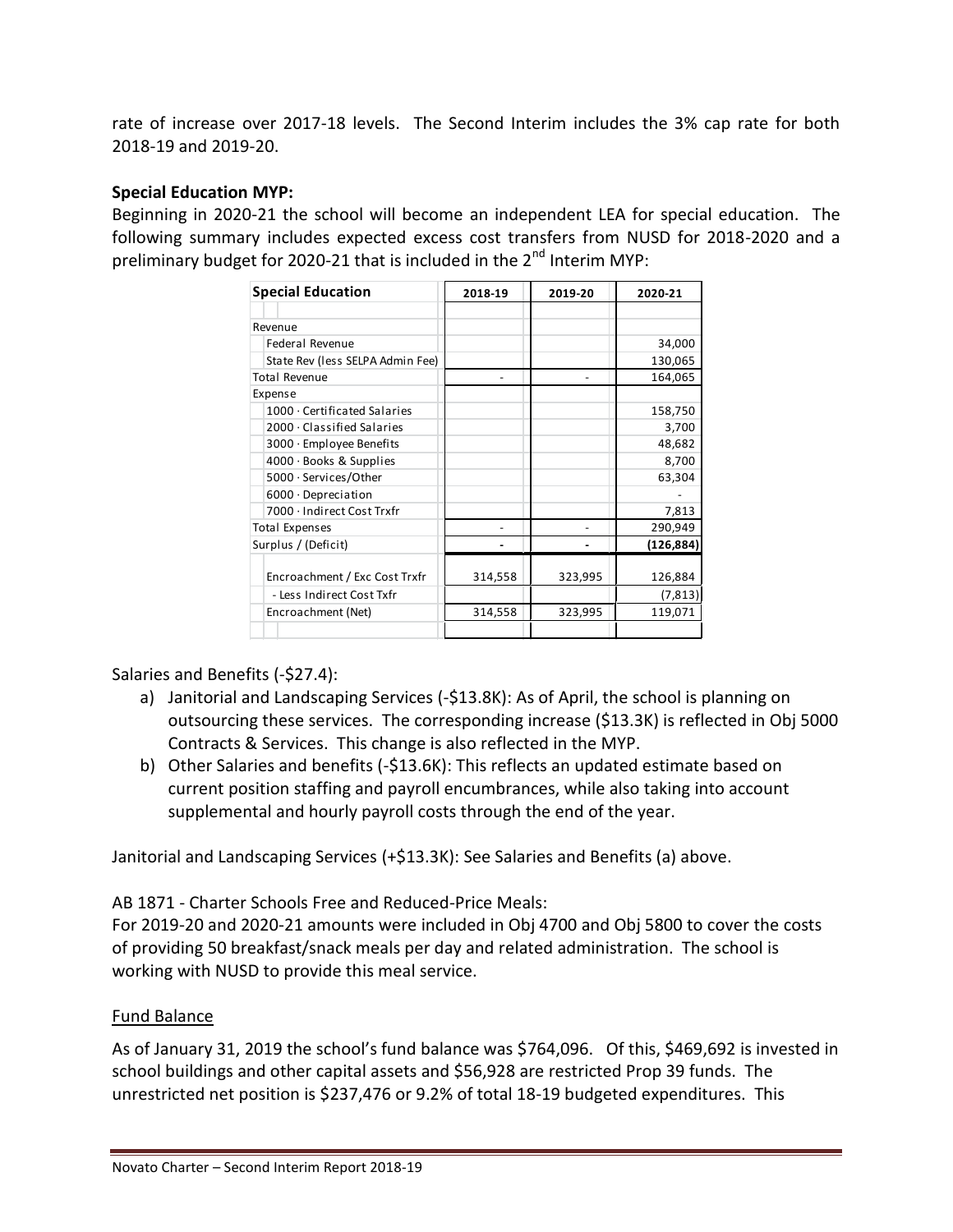amount is above the 5% minimum reserve requirement, but still below the 17% recommended by the GFOA.

|                                     | Object | 1/31/2019  |           | 1/31/2019    |
|-------------------------------------|--------|------------|-----------|--------------|
| <b>Description</b>                  | Code   | Unrestr.   | Restr.    | <b>Total</b> |
| <b>K. FUND BALANCE/NET POSITION</b> |        | 707,167.93 | 56,927.85 | 764,095.78   |
| Components of Ending Net Position   |        |            |           |              |
| a. Net Investment in Capital Assets | 9796   | 469,691.86 |           | 469,691.86   |
| b. Restricted                       | 9797   |            | 56,927.85 | 56,927.85    |
| c. Unrestricted Net Position        | 9790   | 237,476.07 |           | 237,476.07   |
| Memo: % of Total Exp                |        |            |           | 9.2%         |
| # Mos Avg Exp                       |        |            |           | 1.10         |

The ending fund balances for the three years covered in this report are shown below:

|  | <b>Description</b>                  | <b>Object</b><br>Code | 2017-18<br><b>Actuals</b> | 2018-19 | 2018-19<br>1st Int Rev   2nd Int Rev   2nd vs 1st Int | Var $($ \$) | 2019-20<br><b>MYP</b> | 2020-21<br><b>MYP</b> |
|--|-------------------------------------|-----------------------|---------------------------|---------|-------------------------------------------------------|-------------|-----------------------|-----------------------|
|  | <b>F. FUND BALANCE, RESERVES</b>    |                       |                           |         |                                                       |             |                       |                       |
|  | Ending Fund Balance/Net Position,   |                       | 717,971                   | 650,349 | 702,385                                               | 52,036      | 634,639               | 762,319               |
|  |                                     |                       |                           |         |                                                       |             |                       |                       |
|  | Components of Ending Net Position   |                       |                           |         |                                                       |             |                       |                       |
|  | a. Net Investment in Capital Assets | 9796                  | 487,374                   | 457.062 | 457,062                                               |             | 426,750               | 396,438               |
|  | b. Restricted                       | 9797                  | 56,928                    | 4,928   | 4,928                                                 | -           |                       |                       |
|  | c. Unrestricted Net Position        | 9790                  | 173,669                   | 188,359 | 240,395                                               | 52,036      | 207,889               | 365,882               |
|  | Memo: % of Total Exp                |                       | 7.1%                      | 7.2%    | 9.3%                                                  |             | 7.9%                  | 13.8%                 |
|  | # Mos Avg Exp                       |                       | 0.85                      | 0.86    | 1.12                                                  |             | 0.95                  | 1.65                  |

The Unrestricted Net Position is above the 5% reserve for economic uncertainty threshold for all three years covered in the MYP.

## Cash Flow

Cash flow reports attached to this report. Special Education Excess Costs are generally billed by the district at the end of the financial closing process in August of the following year in which the costs were incurred. The district has allowed the school to pay off Excess Cost amounts due at the end of 2017-18 in equal installments over 10 months (Sep – June) of the subsequent year. The school has requested that the district consider granting the same arrangement for amounts due at the end of 2018-19 and 2019-20 in order that the school is safely able to maintain cash balances of 1-2 months of expenditures and remain above the 5% minimum.

## Overall Fiscal Condition of the School / Certification

With the exception of the current Special Education model, the Novato Charter School is financially secure. As discussed throughout this report, the school has taken steps to improve this situation and achieve a cost structure that is more sustainable and which would also allow it to build up a reserve for Special Education contingencies, as well as a higher general economic contingency reserve. NUSD has supported the school by implementing a 3% cap on year-over-year Excess Cost Transfers for 2018-19 and 2019-20. With this support, the school is projecting the ending fund balance for this year and the subsequent two years to be above the reserve levels needed for a positive certification.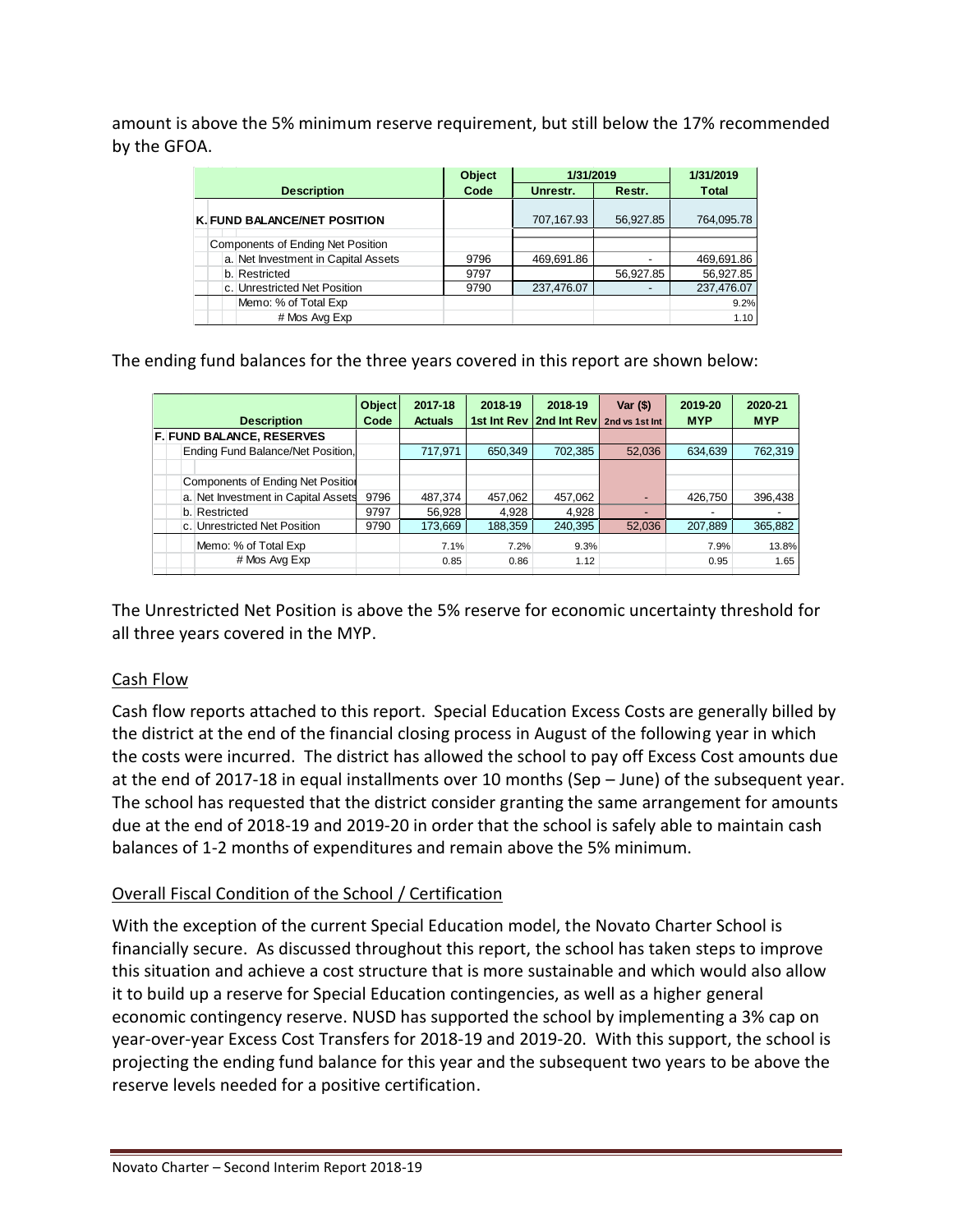### **CHARTER SCHOOL** INTERIM FINANCIAL REPORT - ALTERNATIVE FORM **Second Interim Report Certification**

|                                                                         | Charter School Name: Novato Charter School<br>(continued)<br>CDS #: 21-65417-6113229<br><b>Charter Approving Entity: Novato Unified School District</b><br><b>County: Marin</b><br><b>Charter #: 0089</b><br><b>Fiscal Year: 2018/19</b>               |                                                                                                                                                                                                                                |  |  |  |  |  |  |
|-------------------------------------------------------------------------|--------------------------------------------------------------------------------------------------------------------------------------------------------------------------------------------------------------------------------------------------------|--------------------------------------------------------------------------------------------------------------------------------------------------------------------------------------------------------------------------------|--|--|--|--|--|--|
| (x)                                                                     | To the entity that approved the charter school:<br>2018/19 CHARTER SCHOOL FIRST INTERIM FINANCIAL REPORT -- ALTERNATIVE FORM: This report<br>has been approved, and is hereby filed by the charter school pursuant to Education Code Section 47604.33. |                                                                                                                                                                                                                                |  |  |  |  |  |  |
|                                                                         | Signed:<br>Charter School Official<br>(Original signature required)                                                                                                                                                                                    | Date: $3 $                                                                                                                                                                                                                     |  |  |  |  |  |  |
|                                                                         | Print<br>Nikki Lloyd<br>Name:                                                                                                                                                                                                                          | Title: Executive Director                                                                                                                                                                                                      |  |  |  |  |  |  |
| (x)                                                                     | To the County Superintendent of Schools:<br>2018/19 CHARTER SCHOOL FIRST INTERIM FINANCIAL REPORT -- ALTERNATIVE FORM: This report<br>is hereby filed with the County Superintendent pursuant to Education Code Section 47604.33.                      |                                                                                                                                                                                                                                |  |  |  |  |  |  |
|                                                                         | Signed:<br>Authorized Representative of<br><b>Charter Approving Entity</b><br>(Original signature required)                                                                                                                                            |                                                                                                                                                                                                                                |  |  |  |  |  |  |
|                                                                         | Print<br>Name:                                                                                                                                                                                                                                         | Title: The contract of the contract of the contract of the contract of the contract of the contract of the contract of the contract of the contract of the contract of the contract of the contract of the contract of the con |  |  |  |  |  |  |
| For additional information on the First Interim Report, please contact: |                                                                                                                                                                                                                                                        |                                                                                                                                                                                                                                |  |  |  |  |  |  |
|                                                                         | For Approving Entity:                                                                                                                                                                                                                                  | For Charter School:                                                                                                                                                                                                            |  |  |  |  |  |  |
|                                                                         | Yancy Hawkins<br>Name                                                                                                                                                                                                                                  | John Azzizzi<br>Name                                                                                                                                                                                                           |  |  |  |  |  |  |
|                                                                         | Asst Supt - Business & Operations<br>Title                                                                                                                                                                                                             | <b>Business Manager</b><br>Title                                                                                                                                                                                               |  |  |  |  |  |  |
|                                                                         | 415-897-4260<br>Phone                                                                                                                                                                                                                                  | 707-244-9203<br>Phone                                                                                                                                                                                                          |  |  |  |  |  |  |
|                                                                         | yhawkins@nusd.org<br>E-mail                                                                                                                                                                                                                            | jazzizzi@sebastopolcharter.org<br>E-mail                                                                                                                                                                                       |  |  |  |  |  |  |

This report has been verified for mathematical accuracy by the County Superintendent of Schools, pursuant to Education Code Section 47604.33.

**MCOE District Advisor** 

Date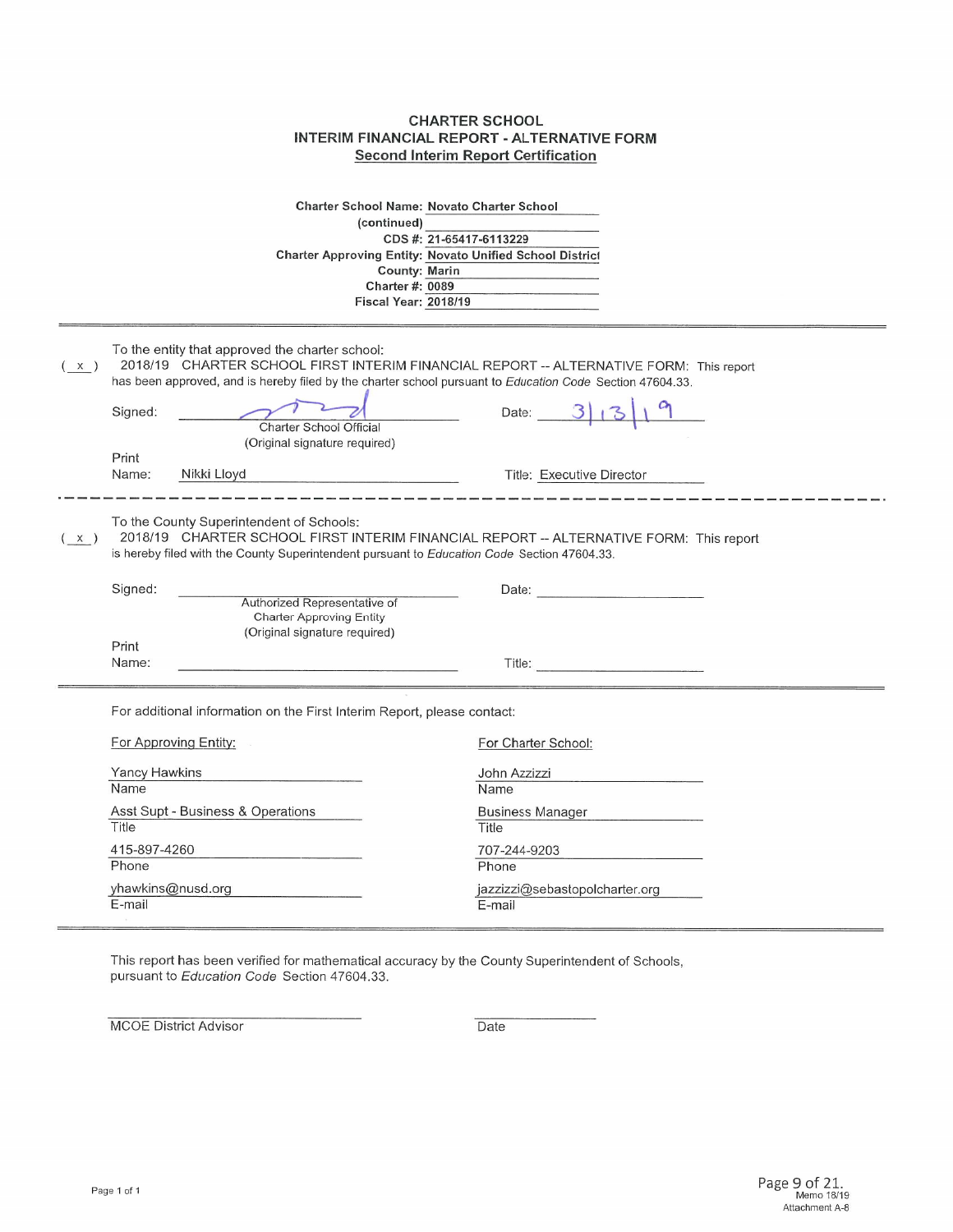# **Novato Charter School Novato Charter School Charter School Board Financial Report (3/13/19)**

# **2018-19 Budget - Second Interim Revised**

|                                                             | <b>Object</b>     | 2017-18        | 2018-19          | 2018-19          | Var $($ \$)    | 2019-20                  | 2020-21    |
|-------------------------------------------------------------|-------------------|----------------|------------------|------------------|----------------|--------------------------|------------|
| <b>Description</b>                                          | Code              | <b>Actuals</b> | 1st Int Rev      | 2nd Int Rev      | 2nd vs 1st Int | <b>MYP</b>               | <b>MYP</b> |
| <b>A. REVENUES</b>                                          |                   |                |                  |                  |                |                          |            |
| 1. LCFF Sources                                             |                   |                |                  |                  |                |                          |            |
| State Aid - Current Year                                    | 8011              | 636,519        | 775,289          | 772,220          | (3,069)        | 841,531                  | 898,155    |
| EPA State Aid - Cur Yr                                      | 8012              | 347,344        | 204,273          | 218,614          | 14,341         | 139,230                  | 88,310     |
| State Aid - Prior Years                                     | 8019              | (150)          |                  |                  |                |                          |            |
| In-Lieu of Property Taxes                                   | 8096              | 974,037        | 1,140,888        | 1,133,019        | (7, 869)       | 1,205,931                | 1,256,851  |
| Other LCFF Transfers                                        | 8091,97           |                |                  |                  |                |                          |            |
| <b>Total LCFF Sources</b>                                   |                   | 1,957,750      | 2,120,450        | 2,123,853        | 3,403          | 2,186,692                | 2,243,316  |
| 2. Federal Revenues                                         |                   |                |                  |                  |                |                          |            |
| Special Education - Federal                                 | 8181-82           |                |                  |                  |                |                          | 34,000     |
| <b>Child Nutrition - Federal</b>                            | 8220              |                |                  |                  |                |                          |            |
| <b>Total Federal Revenues</b>                               |                   | $\blacksquare$ | $\blacksquare$   | $\sim$           |                |                          | 34,000     |
|                                                             |                   |                |                  |                  |                |                          |            |
| 3. Other State Revenues                                     |                   |                |                  |                  |                |                          |            |
| Special Education - State                                   | <b>StateRevSE</b> |                |                  |                  |                |                          | 130,065    |
| All Other State Revenues                                    | StateRevA0        | 153,014        | 120,853          | 121,935          | 1,082          | 57,390                   | 57,515     |
| <b>Total Other State Revenues</b>                           |                   | 153,014        | 120,853          | 121,935          | 1,082          | 57,390                   | 187,580    |
| 4. Other Local Revenues                                     |                   |                |                  |                  |                |                          |            |
| All Other Local Revenues                                    | .ocalRevA         | 312,138        | 320,250          | 320,250          |                | 320,250                  | 320,250    |
| <b>Total Local Revenues</b>                                 |                   | 312,138        | 320,250          | 320,250          |                | 320,250                  | 320,250    |
|                                                             |                   |                |                  |                  |                |                          |            |
| 5. TOTAL REVENUES                                           |                   | 2,422,902      | 2,561,553        | 2,566,038        | 4,485          | 2,564,332                | 2,785,146  |
|                                                             |                   |                |                  |                  |                |                          |            |
| <b>B. EXPENDITURES</b>                                      |                   |                |                  |                  |                |                          |            |
| 1. Certificated Salaries                                    |                   |                |                  |                  |                |                          |            |
| <b>Certificated Teachers</b>                                | 1100              | 736,426        | 764,348          | 767,160          | 2,812          | 789,305                  | 908,366    |
| <b>Certificated Pupil Support</b>                           | 1200              |                |                  |                  |                |                          |            |
| <b>Certificated Administrators</b>                          | 1300              | 118,795        | 121,765          | 121,277          | (488)          | 124,915                  | 191,162    |
| <b>Other Certificated Salaries</b>                          | 1900              |                |                  |                  |                |                          |            |
| <b>Total Certificated Salaries</b>                          |                   | 855,221        | 886,113          | 888,437          | 2,324          | 914,220                  | 1,099,528  |
| 2. Non-certificated Salaries                                |                   |                |                  |                  |                |                          |            |
|                                                             | 2100              |                | 261,837          | 260,245          |                | 282,019                  | 290,434    |
| Non-certificated Teachers/Aides                             |                   | 251,575        |                  |                  | (1,592)        |                          |            |
| Non-certificated Support<br>Non-certificated Administrators | 2200<br>2300      | 46,629         | 51,100<br>70,000 | 38,000<br>70,000 | (13, 100)      | $\blacksquare$<br>72,100 | 74,263     |
| <b>Clerical and Office</b>                                  | 2400              | 198,778        | 117,134          | 116,822          | (312)          | 124,483                  | 131,918    |
| <b>Other Non-certificated</b>                               | 2900              | 8,173          |                  |                  |                |                          |            |
| <b>Total Non-certificated Salaries</b>                      |                   | 505,155        | 500,071          | 485,067          | (15,004)       | 478,602                  | 496,615    |
| 3. Employee Benefits                                        |                   |                |                  |                  |                |                          |            |
| <b>STRS</b>                                                 | 3100              | 120,167        | 144,259          | 144,638          | 379            | 165,748                  | 208,470    |
| <b>PERS</b>                                                 | 3200              | 67,522         | 90,313           | 77,142           | (13, 171)      | 90,761                   | 106,437    |
| OASDI / Medicare / Alternative                              | 3300              | 45,520         | 51,104           | 49,990           | (1, 114)       | 49,869                   | 53,935     |
| <b>Health and Welfare Benefits</b>                          | 3400              | 135,975        | 132,300          | 136,350          | 4,050          | 136,350                  | 157,748    |
| Unemployment Insurance                                      | 3500              | 699            | 674              | 687              | 13             | 696                      | 798        |
| Workers' Comp Insurance                                     | 3600              | 30,757         | 29,661           | 24,781           | (4,880)        | 25,130                   | 27,751     |
| <b>Total Employee Benefits</b>                              |                   | 400,641        | 448,311          | 433,588          | (14, 723)      | 468,554                  | 555,139    |
|                                                             |                   |                |                  |                  |                |                          |            |
| Memo: Total Salary and Benefits                             |                   | 1,761,017      | 1,834,495        | 1,807,092        | (27, 403)      | 1,861,376                | 2,151,282  |
| - % of Total Expenditures                                   |                   | 72.0%          | 69.8%            | 70.0%            |                | 70.7%                    | 81.0%      |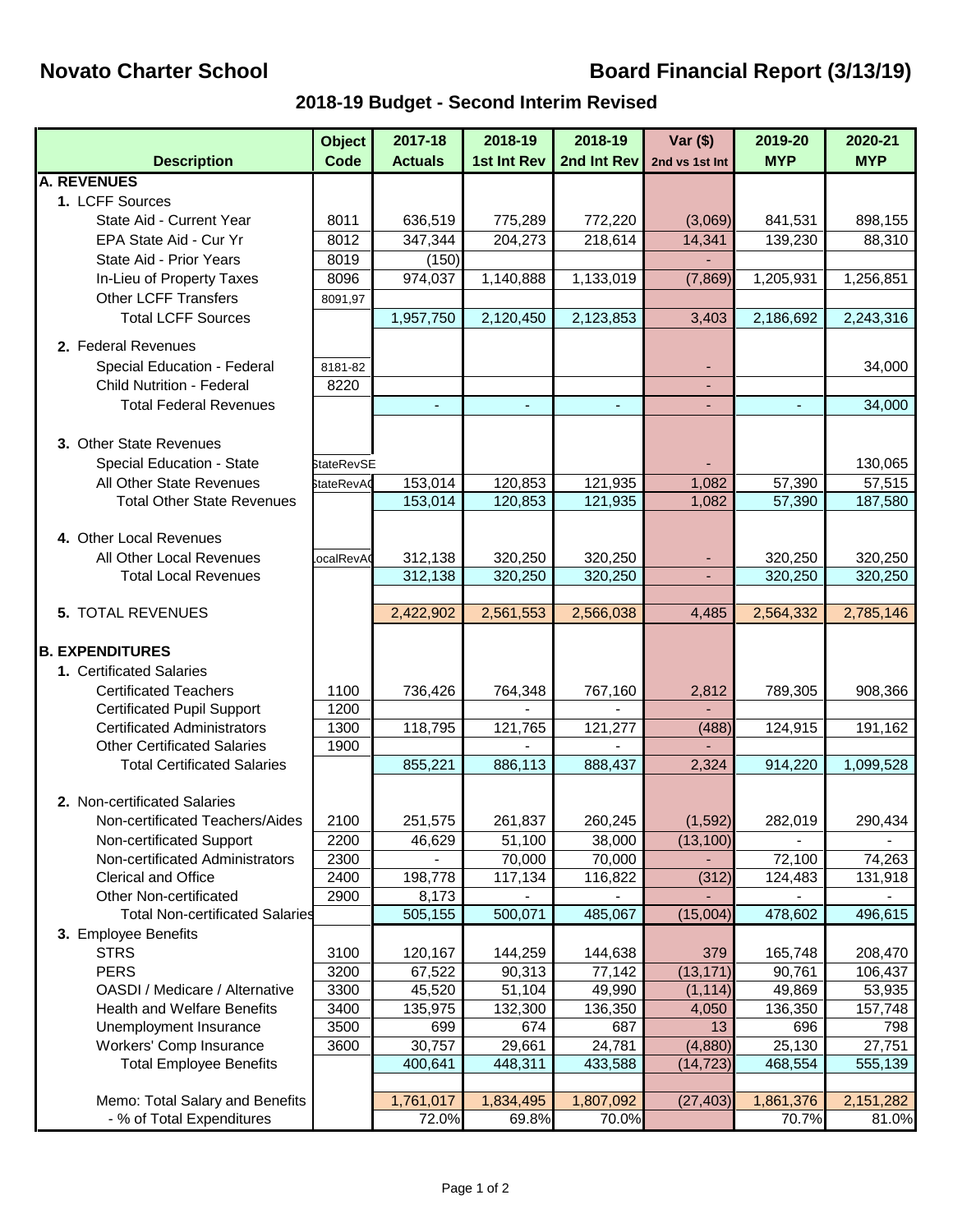# **Novato Charter School Charter School Charter School Board Financial Report (3/13/19)**

# **2018-19 Budget - Second Interim Revised**

|                                           | <b>Object</b> | 2017-18        | 2018-19            | 2018-19     | $Var($)$       | 2019-20    | 2020-21    |
|-------------------------------------------|---------------|----------------|--------------------|-------------|----------------|------------|------------|
| <b>Description</b>                        | Code          | <b>Actuals</b> | <b>1st Int Rev</b> | 2nd Int Rev | 2nd vs 1st Int | <b>MYP</b> | <b>MYP</b> |
| 4. Books and Supplies                     |               |                |                    |             |                |            |            |
| Textbooks/ Core Curricula                 | 4100          |                |                    |             | ٠              |            |            |
| Books and Other Reference Matls           | 4200          | 8,095          | 1,700              | 1,700       |                | 1,700      | 2,700      |
| <b>Materials and Supplies</b>             | 4300          | 40,119         | 43,601             | 43,601      | ٠              | 43,601     | 46,801     |
| Noncapitalized Equipment                  | 4400          | 6,232          | 17,100             | 17,100      | $\blacksquare$ | 8,300      | 8,800      |
| Food                                      | 4700          |                |                    |             |                | 4,500      | 4,750      |
| <b>Total Books and Supplies</b>           |               | 54,446         | 62,401             | 62,401      | $\blacksquare$ | 58,101     | 63,051     |
|                                           |               |                |                    |             |                |            |            |
| 5. Services and Other Operating Exp       |               |                |                    |             |                |            |            |
| <b>Subagreements for Services</b>         | 5100          |                |                    |             |                |            |            |
| <b>Travel and Conferences</b>             | 5200          | 18,193         | 20,000             | 20,000      |                | 20,000     | 23,000     |
| Dues and Memberships                      | 5300          | 4,352          | 5,000              | 5,000       |                | 5,000      | 5,150      |
| Insurance                                 | 5400          | 9,784          | 9,750              | 9,750       |                | 9,750      | 10,140     |
| Ops and Housekeeping Svcs                 | 5500          | 32,466         | 33,940             | 47,227      | 13,287         | 75,290     | 80,513     |
| Rentals, Leases, Repairs                  | 5600          | 7,564          | 7,500              | 7,500       |                | 52,500     | 22,500     |
| <b>Transfers of Direct Costs</b>          | 5700          |                |                    |             |                |            |            |
| a. Prof Svcs/Operating Expend.            | 5800          | 154,969        | 155,650            | 155,650     |                | 119,850    | 139,850    |
| b. SpEd / Other Restricted                | 5800          | 305,396        | 348,000            | 314,558     | (33, 442)      | 323,995    | 52,500     |
| c. Other Restricted (Prop39)              | 5800          |                | 52,000             | 52,000      |                | 4,928      |            |
| Communications                            | 5900          | 5,392          | 4,860              | 4,860       |                | 4,860      | 5,160      |
| Total Svcs/ Other Op Exp                  |               | 538,115        | 636,700            | 616,545     | (20, 155)      | 616,173    | 338,813    |
|                                           |               |                |                    |             |                |            |            |
| 6. Capital Outlay (Objects 6100-6170, 62  |               |                |                    |             |                |            |            |
| Depreciation Expense (accrual or          | 6900          | 30,312         | 30,312             | 30,312      |                | 30,312     | 30,312     |
| <b>Total Capital Outlay</b>               |               | 30,312         | 30,312             | 30,312      | $\blacksquare$ | 30,312     | 30,312     |
| 7. Other Outgo                            |               |                |                    |             |                |            |            |
| All Other Transfers                       |               | 61,154         | 65,267             | 65,274      | 7              | 66,116     | 74,007     |
| Debt Service:                             | 7281-7399     |                |                    |             |                |            |            |
| Interest                                  | 7438          | 51             |                    |             |                |            |            |
| Principal                                 | 7439          |                | $\blacksquare$     |             |                |            |            |
| <b>Total Other Outgo</b>                  |               | 61,205         | 65,267             | 65,274      | $\overline{7}$ | 66,116     | 74,007     |
|                                           |               |                |                    |             |                |            |            |
| 8. TOTAL EXPENDITURES                     |               | 2,445,095      | 2,629,175          | 2,581,624   | (47, 551)      | 2,632,078  | 2,657,465  |
|                                           |               |                |                    |             |                |            |            |
| C. EXCESS / (DEFICIENCY) OF REV OVER EXPI |               |                |                    |             |                |            |            |
| BEFORE OTHER FINANCING SOURCES AND        |               | (22, 193)      | (67, 622)          | (15, 586)   | 52,036         | (67, 746)  | 127,681    |
|                                           |               |                |                    |             |                |            |            |
| F. FUND BALANCE, RESERVES                 |               |                |                    |             |                |            |            |
| 1. Beginning Fund Balance                 |               |                |                    |             |                |            |            |
| a. As of July 1                           | 9791          | 747,856        | 717,971            | 717,971     |                | 702,385    | 634,639    |
| b. Adjustments to Beginning Bal           | 9793,95       | (7,692)        |                    |             |                |            |            |
| c. Adjusted Beginning Balance             |               | 740,164        | 717,971            | 717,971     |                | 702,385    | 634,639    |
| 2. Ending Fund Balance/Net Position, J    |               | 717,971        | 650,349            | 702,385     | 52,036         | 634,639    | 762,319    |
|                                           |               |                |                    |             |                |            |            |
| 3. Components of Ending Net Position      |               |                |                    |             |                |            |            |
| a. Net Investment in Capital Assets       | 9796          | 487,374        | 457,062            | 457,062     | ٠              | 426,750    | 396,438    |
| b. Restricted                             | 9797          | 56,928         | 4,928              | 4,928       |                |            |            |
| c. Unrestricted Net Position              | 9790          | 173,669        | 188,359            | 240,395     | 52,036         | 207,889    | 365,882    |
| Memo: % of Total Exp                      |               | 7.1%           | 7.2%               | 9.3%        |                | 7.9%       | 13.8%      |
| # Mos Avg Exp                             |               | 0.85           | 0.86               | 1.12        |                | 0.95       | 1.65       |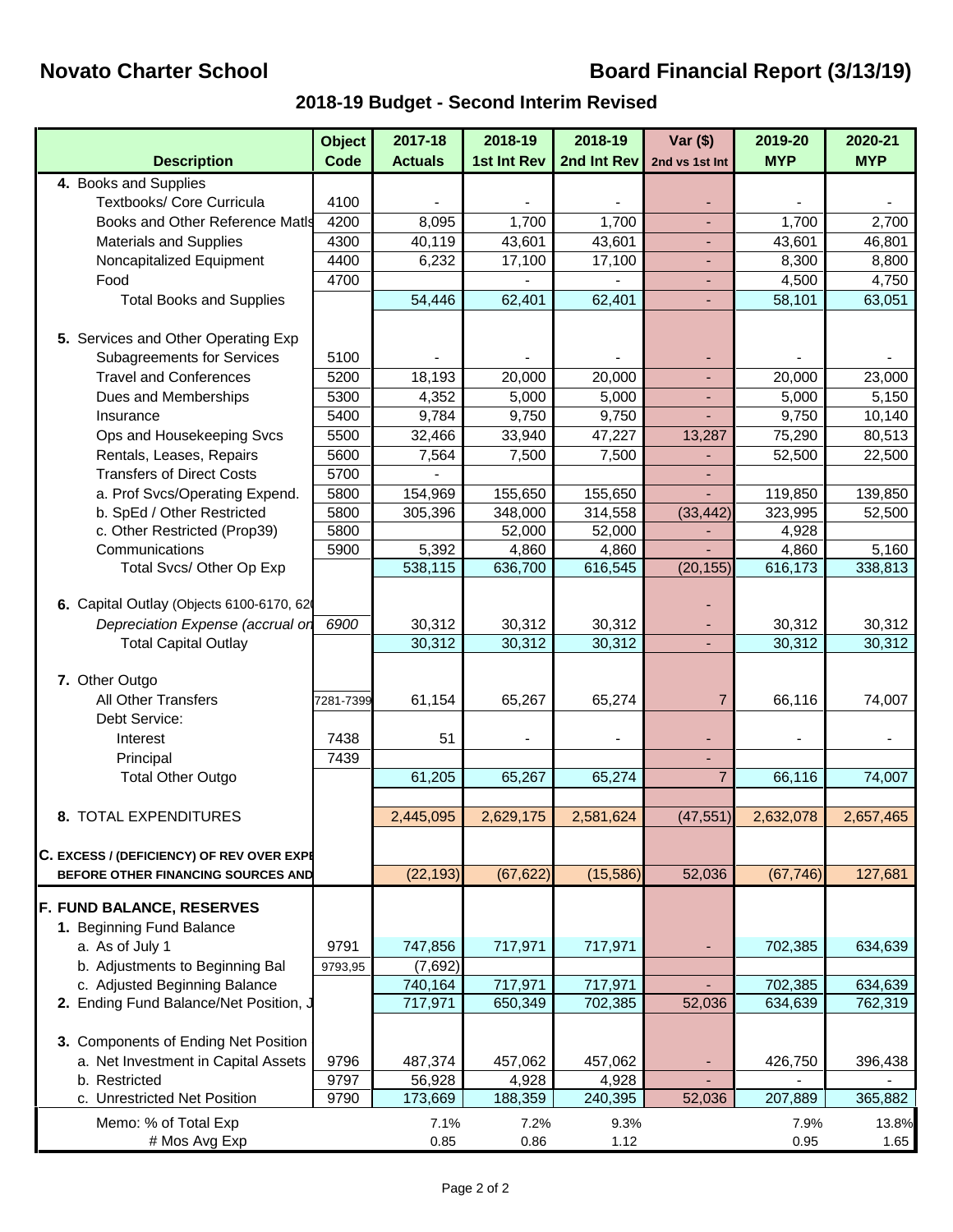|  | Attendance Charter School |  |  |
|--|---------------------------|--|--|
|--|---------------------------|--|--|

| County: Marin<br>District: Novato Unified : Novato Charter             |       |          |              |       |            |       |             | Fiscal Year:                 | 2018-19<br>$P-1$ |
|------------------------------------------------------------------------|-------|----------|--------------|-------|------------|-------|-------------|------------------------------|------------------|
| CDS CODE<br>21<br>65417<br>6113229 0089                                |       |          |              |       |            |       |             | Certificate Number: FF88E07E |                  |
| Did the charter school cease operation during the current fiscal year? |       |          |              |       | No         |       |             |                              |                  |
| Is this charter school in its first year of operation?                 |       |          |              |       | No         |       |             |                              |                  |
| Enter Date (month, day, year) that instruction commenced               |       |          |              |       |            |       |             |                              |                  |
| Does this charter school operate multiple instructional tracks?        |       |          |              |       | No         |       |             |                              |                  |
| Single Track Days of Operation                                         |       |          |              |       | 0          |       |             |                              |                  |
| What is the site type of the charter school?                           |       |          |              |       | Site-based |       |             |                              |                  |
| Regular ADA                                                            |       | $TK/K-3$ | Grades $4-6$ |       | Grades 7-8 |       | Grades 9-12 |                              | Total            |
| Regular ADA                                                            | $A-1$ | 129.01   |              | 83.89 |            | 50.69 |             | 0.00                         | 263.59           |

129.01

 $0.00$ 

 $0.00$ 

 $0.00$ 

 $0.00$ 

 $0.00$ 

83.89

 $0.00$ 

 $0.00$ 

 $0.00$ 

 $0.00$ 

 $0.00$ 

50.69

 $0.00$ 

 $0.00$ 

 $0.00$ 

 $0.00$ 

 $0.00$ 

 $0.00$ 

 $0.00$ 

 $0.00$ 

 $0.00$ 

 $0.00$ 

 $0.00$ 

263.59

 $0.00$ 

 $0.00$ 

 $0.00$ 

 $0.00$ 

 $0.00$ 

 $A - 2$ 

 $A-3$ 

 $A - 4$ 

 $A - 5$ 

 $A - 6$ 

 $A - 7$ 

| Classroom-based ADA included in A-1 |  |  |  |
|-------------------------------------|--|--|--|
|                                     |  |  |  |

| (Divisor 175) |  |                                              | Extended Year Special Education [EC 56345(b) (3)] |  |
|---------------|--|----------------------------------------------|---------------------------------------------------|--|
|               |  | Classroom-based ADA included in A-3          |                                                   |  |
|               |  | Special Education - Nonpublic, Nonsectarian. |                                                   |  |

Schools [EC 56366(a)(7)] and/or Nonpublic, Nonsectarian Schools - Licensed Children's Institutions

Classroom-based ADA included in A-5

Extended Year Special Education - Nonpublic, Nonsectarian Schools [EC 56366(a)(7)] and/or Nonpublic, Nonsectarian Schools - Licensed Children's Institutions (Divisor 175)

### California Department of Education

Principal Apportionment Data Collection Software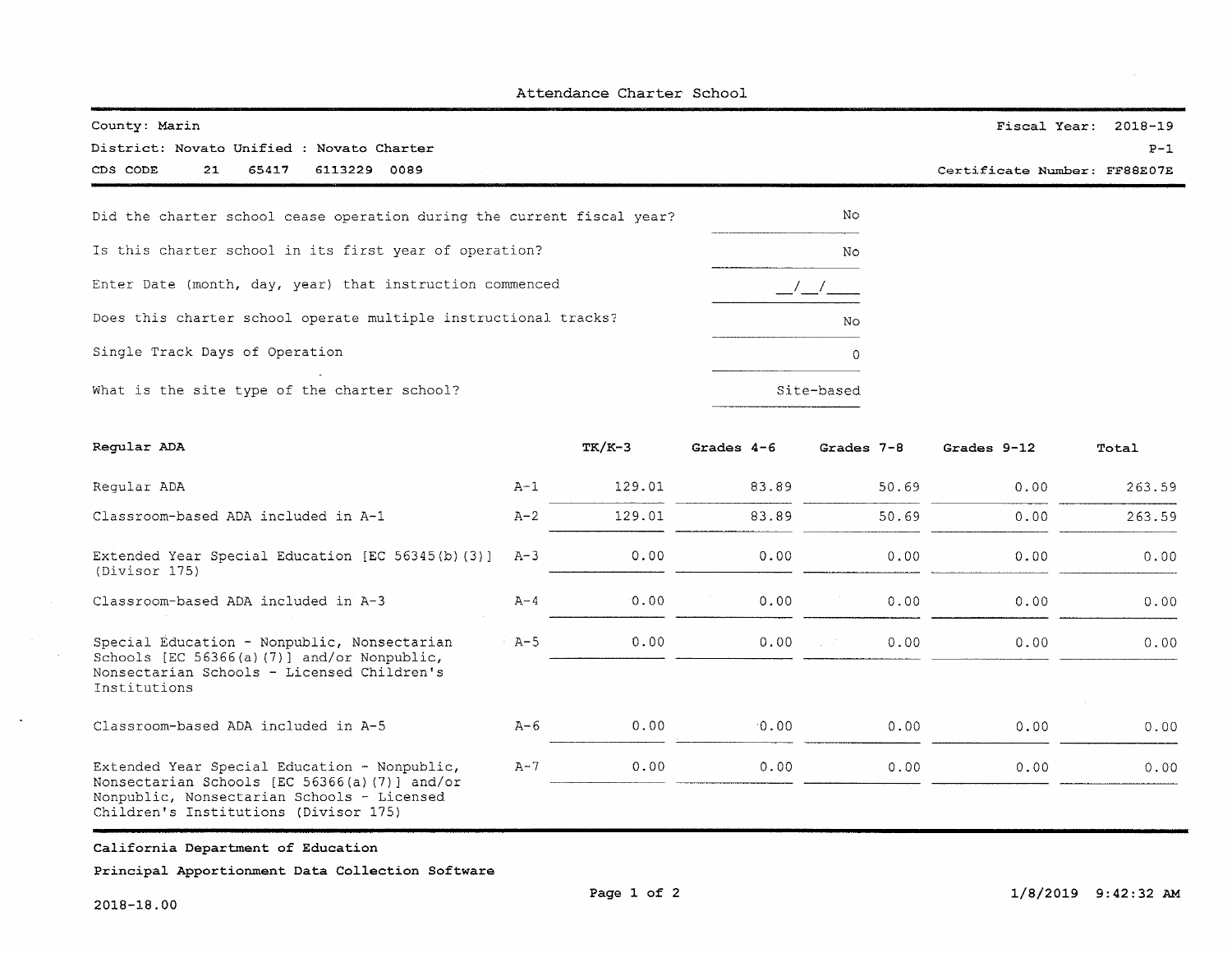| County: Marin                                                                                                                                                       |          |        |             |       | Fiscal Year: | $2018 - 19$                           |
|---------------------------------------------------------------------------------------------------------------------------------------------------------------------|----------|--------|-------------|-------|--------------|---------------------------------------|
| District: Novato Unified : Novato Charter<br>CDS CODE<br>21<br>65417<br>6113229 0089                                                                                |          |        |             |       |              | $P-1$<br>Certificate Number: FF88E07E |
| Classroom-based ADA included in A-7                                                                                                                                 | $A - 8$  | 0.00   | 0.00        | 0.00  | 0.00         | 0.00                                  |
| ADA Totals (Sum of A-1 through A-7 excluding<br>classroom-based ADA)                                                                                                | $A - 9$  | 129.01 | 83.89       | 50.69 | 0.00         | 263.59                                |
| Classroom-based ADA Totals (Sum of A-2 through<br>A-8 including only classroom-based ADA)                                                                           | $A-10$   | 129.01 | 83.89       | 50.69 | 0.00         | 263.59                                |
| Non classroom-based ADA Totals (Difference of<br>$A-9$ and $A-10$ )                                                                                                 | $A - 11$ | 0.00   | 0.00        | 0.00  | 0.00         | 0.00                                  |
| Other                                                                                                                                                               |          |        |             |       |              |                                       |
| ADA for Students in Transitional Kindergarten<br>pursuant to EC 46300 included in Section A<br>(Lines A-1, A-3, A-5 and A-7, TK/K-3 Column,<br>First Year ADA Only) | $B-1$    | 19.50  |             |       |              | 19.50                                 |
| Non classroom-based ADA not eligible for funding B-2<br>pursuant to EC 47612.5(b) and 51745.6 and not<br>included in A-11                                           |          | 0.00   | 0.00        | 0.00  | 0.00         | 0.00                                  |
| Course Based Independent Study ADA, pursuant to<br>EC 51749.5, included in $A-11$                                                                                   | $B-3$    |        | $0.00$ 0.00 | 0.00  |              | 0.00<br>in Maria San                  |
| Course Based Independent Study ADA not eligible<br>for funding, pursuant to EC 47612.5(b) and<br>51745.6, included in B-2                                           | $B-4$    | 0.00   | 0.00        |       | 0.00<br>0.00 | 0.00<br>0.00                          |

Attendance Charter School

California Department of Education

Principal Apportionment Data Collection Software

 $\mathcal{L}(\mathcal{F},\mathcal{F})$  and  $\mathcal{L}(\mathcal{F})$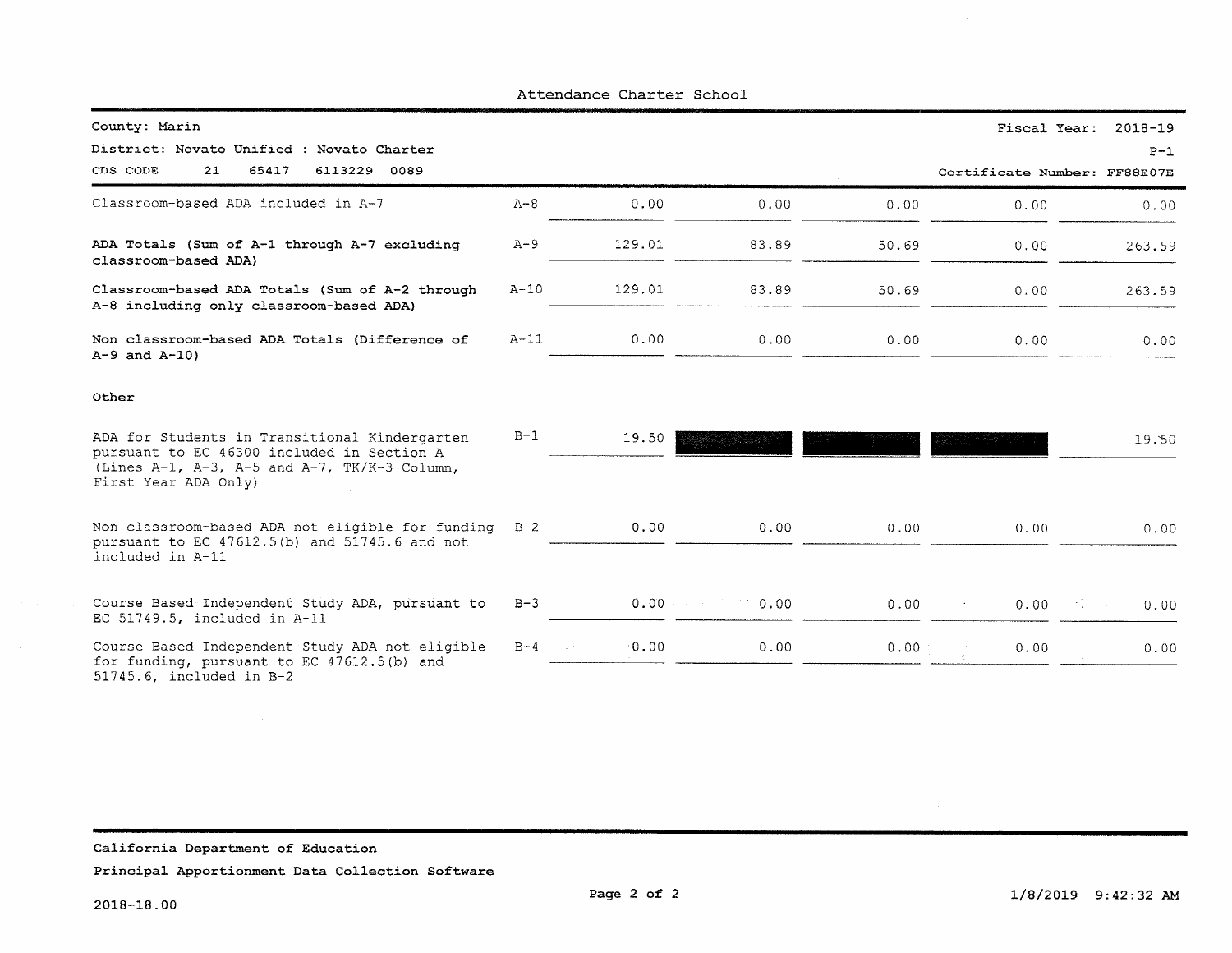### **CHARTER SCHOOL INTERIM FINANCIAL REPORT - ALTERNATIVE FORM Second Interim Report - Summary**

**Charter School Name: Novato Charter School** 

**(continued) Novato Unified School District County: Charter #: Fiscal Year: Marin 0089 2018/19 Charter Approving Entity: CDS #: 21-65417-6113229**

|                                                        |                    |                           |                                 |                           | 2nd Interim vs. 1st Interim<br>Increase, (Decrease) |                             |  |
|--------------------------------------------------------|--------------------|---------------------------|---------------------------------|---------------------------|-----------------------------------------------------|-----------------------------|--|
| <b>Description</b>                                     | <b>Object Code</b> | 1st Interim<br>Budget (X) | <b>Actuals thru</b><br>1/31 (Y) | 2nd Interim<br>Budget (Z) | \$ Difference<br>$(Z)$ vs. $(X)$                    | % Change<br>$(Z)$ vs. $(X)$ |  |
| <b>A. REVENUES</b>                                     |                    |                           |                                 |                           |                                                     |                             |  |
| 1. LCFF/Revenue Limit Sources                          |                    |                           |                                 |                           |                                                     |                             |  |
| State Aid - Current Year                               | 8011               | 775.289                   | 396,413                         | 772.220                   | (3,069)                                             | $-0.40%$                    |  |
| Education Protection Account State Aid - Current Year  | 8012               | 204,273                   | 157,359                         | 218,614                   | 14,341                                              | 7.02%                       |  |
| State Aid - Prior Years                                | 8019               |                           |                                 |                           |                                                     |                             |  |
| Charter Schools Funding in lieu of Property Taxes      | 8096               | 1,140,888                 | 518,244                         | 1,133,019                 | (7,869)                                             | $-0.69%$                    |  |
| Total, LCFF/Revenue Limit Sources                      |                    | 2,120,450                 | 1,072,016                       | 2,123,853                 | 3,403                                               | 0.16%                       |  |
| 2. Federal Revenues                                    |                    |                           |                                 |                           |                                                     |                             |  |
| No Child Left Behind (Include ARRA)                    | 8290               | $\omega$                  | ÷.                              | ÷.                        | $\sim$                                              |                             |  |
| Special Education - Federal                            | 8181, 8182         | $\blacksquare$            | ÷                               | $\blacksquare$            | $\sim$                                              |                             |  |
| Child Nutrition - Federal                              | 8220               | $\sim$                    | $\sim$                          | $\blacksquare$            | $\sim$                                              |                             |  |
| Other Federal Revenues (Include ARRA)                  | 8110, 8260-8299    | $\Box$                    |                                 |                           | $\overline{\phantom{a}}$                            |                             |  |
| Total, Federal Revenues                                |                    | ÷.                        | ÷                               | ÷.                        | $\blacksquare$                                      |                             |  |
| 3. Other State Revenues                                |                    |                           |                                 |                           |                                                     |                             |  |
| Special Education - State                              | <b>StateRevSE</b>  |                           |                                 |                           | $\sim$                                              |                             |  |
| All Other State Revenues                               | <b>StateRevAO</b>  | 120,853                   | 48,282                          | 121,935                   | 1,082                                               | 0.90%                       |  |
| <b>Total, Other State Revenues</b>                     |                    | 120,853                   | 48,282                          | 121,935                   | 1,082                                               | 0.90%                       |  |
|                                                        |                    |                           |                                 |                           |                                                     |                             |  |
| 4. Other Local Revenues                                |                    |                           |                                 |                           |                                                     |                             |  |
| All Other Local Revenues                               | LocalRevAO         | 320,250                   | 99,110                          | 320,250                   | $\overline{a}$                                      | 0.00%                       |  |
| <b>Total, Local Revenues</b>                           |                    | 320.250                   | 99.110                          | 320,250                   | $\blacksquare$                                      | 0.00%                       |  |
| 5. TOTAL REVENUES                                      |                    | 2,561,553                 | 1,219,408                       | 2,566,038                 | 4,485                                               | 0.18%                       |  |
| <b>B. EXPENDITURES</b>                                 |                    |                           |                                 |                           |                                                     |                             |  |
| 1. Certificated Salaries                               |                    |                           |                                 |                           |                                                     |                             |  |
| <b>Certificated Teachers' Salaries</b>                 | 1100               | 764,348                   | 408,420                         | 767,160                   | 2,812                                               | 0.37%                       |  |
| <b>Certificated Pupil Support Salaries</b>             | 1200               |                           |                                 |                           |                                                     |                             |  |
| Certificated Supervisors' and Administrators' Salaries | 1300               | 121,765                   | 70,745                          | 121,277                   | (488)                                               | $-0.40%$                    |  |
| <b>Other Certificated Salaries</b>                     | 1900               |                           |                                 |                           | $\sim$                                              |                             |  |
| <b>Total, Certificated Salaries</b>                    |                    | 886,113                   | 479,165                         | 888,437                   | 2,324                                               | 0.26%                       |  |
| 2. Non-certificated Salaries                           |                    |                           |                                 |                           |                                                     |                             |  |
| Non-certificated Instructional Aides' Salaries         | 2100               | 261,837                   | 141,112                         | 260,245                   | (1, 592)                                            | $-0.61%$                    |  |
| Non-certificated Support Salaries                      | 2200               | 51,100                    | 25,888                          | 38,000                    | (13, 100)                                           | $-25.64%$                   |  |
| Non-certificated Supervisors' and Administrators' Sal. | 2300               | 70,000                    | 40,833                          | 70.000                    |                                                     | 0.00%                       |  |
| <b>Clerical and Office Salaries</b>                    | 2400               | 117,134                   | 67,847                          | 116,822                   | (312)                                               | $-0.27%$                    |  |
| Other Non-certificated Salaries                        | 2900               |                           | $\sim$                          | ÷.                        | $\sim$                                              |                             |  |
| Total, Non-certificated Salaries                       |                    | 500,071                   | 275,680                         | 485,067                   | (15,004)                                            | $-3.00%$                    |  |
| 3. Employee Benefits                                   |                    |                           |                                 |                           |                                                     |                             |  |
| <b>STRS</b>                                            | 3101-3102          | 144,259                   | 75,956                          | 144,638                   | 379                                                 | 0.26%                       |  |
| <b>PERS</b>                                            | 3201-3202          | 90,313                    | 42,273                          | 77,142                    | (13, 171)                                           | $-14.58%$                   |  |
| OASDI / Medicare / Alternative                         | 3301-3302          | 51,104                    | 24,478                          | 49,990                    | (1, 114)                                            | $-2.18%$                    |  |
| <b>Health and Welfare Benefits</b>                     | 3401-3402          | 132,300                   | 78,475                          | 136,350                   | 4,050                                               | 3.06%                       |  |
| Unemployment Insurance                                 | 3501-3502          | 674                       | 388                             | 687                       | 13                                                  | 1.93%                       |  |
| <b>Workers' Compensation Insurance</b>                 | 3601-3602          | 29,661                    | 13,559                          | 24,781                    | (4,880)                                             | $-16.45%$                   |  |
| Total, Employee Benefits                               |                    | 448,311                   | 235,129                         | 433,588                   | (14, 723)                                           | $-3.28%$                    |  |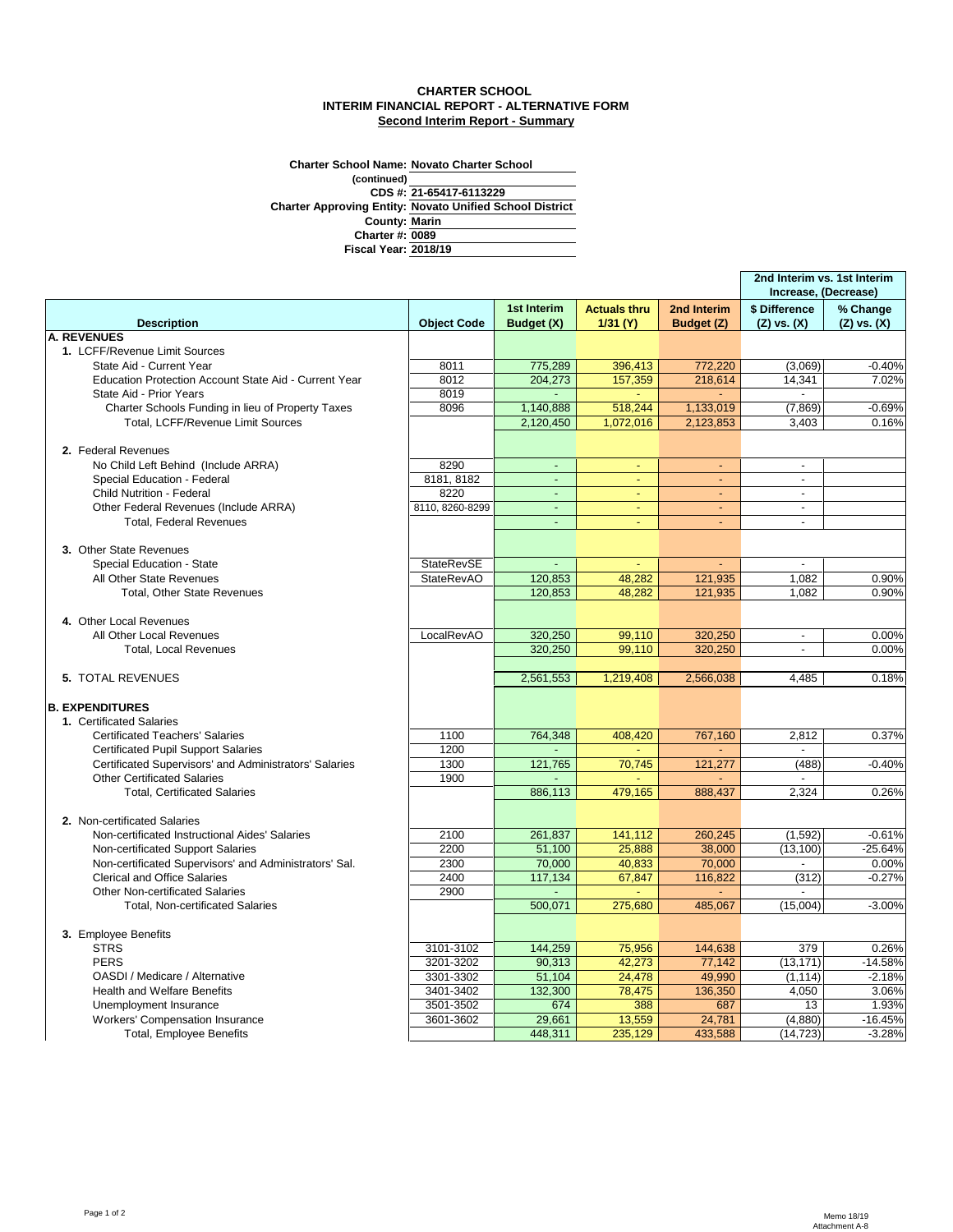### **CHARTER SCHOOL INTERIM FINANCIAL REPORT - ALTERNATIVE FORM Second Interim Report - Summary**

**Charter School Name: Novato Charter School** 

| (continued)                 |                                                          |
|-----------------------------|----------------------------------------------------------|
|                             | CDS #: 21-65417-6113229                                  |
|                             | Charter Approving Entity: Novato Unified School District |
| <b>County: Marin</b>        |                                                          |
| <b>Charter #: 0089</b>      |                                                          |
| <b>Fiscal Year: 2018/19</b> |                                                          |
|                             |                                                          |

|                                                                              |                    |                           |                                 |                           | 2nd Interim vs. 1st Interim      |                             |
|------------------------------------------------------------------------------|--------------------|---------------------------|---------------------------------|---------------------------|----------------------------------|-----------------------------|
|                                                                              |                    |                           |                                 |                           | Increase, (Decrease)             |                             |
| <b>Description</b>                                                           | <b>Object Code</b> | 1st Interim<br>Budget (X) | <b>Actuals thru</b><br>1/31 (Y) | 2nd Interim<br>Budget (Z) | \$ Difference<br>$(Z)$ vs. $(X)$ | % Change<br>$(Z)$ vs. $(X)$ |
|                                                                              |                    |                           |                                 |                           |                                  |                             |
| 4. Books and Supplies<br>Approved Textbooks and Core Curricula Materials     | 4100               |                           |                                 |                           | $\sim$                           |                             |
| Books and Other Reference Materials                                          | 4200               | 1,700                     | 1,081                           | 1,700                     | $\blacksquare$                   | 0.00%                       |
| <b>Materials and Supplies</b>                                                | 4300               | 43,601                    | 24,750                          | 43,601                    | $\overline{\phantom{a}}$         | 0.00%                       |
| Noncapitalized Equipment                                                     | 4400               |                           | 12,620                          | 17,100                    | $\sim$                           | 0.00%                       |
| Food                                                                         | 4700               | 17,100                    |                                 |                           | $\sim$                           |                             |
| Total, Books and Supplies                                                    |                    | 62,401                    | 38,451                          | 62,401                    | $\sim$                           | 0.00%                       |
|                                                                              |                    |                           |                                 |                           |                                  |                             |
| 5. Services and Other Operating Expenditures                                 |                    |                           |                                 |                           |                                  |                             |
| <b>Subagreements for Services</b>                                            | 5100               |                           |                                 |                           | $\overline{\phantom{a}}$         |                             |
| <b>Travel and Conferences</b>                                                | 5200               | 20,000                    | 8,771                           | 20,000                    | $\mathcal{L}$                    | 0.00%                       |
| Dues and Memberships                                                         | 5300               | 5,000                     | 978                             | 5,000                     | $\sim$                           | 0.00%                       |
| Insurance                                                                    | 5400               | 9,750                     | $\omega$                        | 9,750                     | $\mathbf{r}$                     | 0.00%                       |
| Operations and Housekeeping Services                                         | 5500               | 33,940                    | 15,517                          | 47,227                    | 13,287                           | 39.15%                      |
| Rentals, Leases, Repairs, and Noncap. Improvements                           | 5600               | 7,500                     | 3,613                           | 7,500                     |                                  | 0.00%                       |
| Professional/Consulting Services and Operating Expend.                       | 5800               | 555,650                   | 95,934                          | 522,208                   | (33, 442)                        | $-6.02%$                    |
| Communications                                                               | 5900               | 4,860                     | 2,363                           | 4,860                     |                                  | 0.00%                       |
| Total, Services and Other Operating Expenditures                             |                    | 636,700                   | 127,176                         | 616,545                   | (20, 155)                        | $-3.17%$                    |
|                                                                              |                    |                           |                                 |                           |                                  |                             |
| 6. Capital Outlay (Objects 6100-6170, 6200-6500 modified accrual basis only) |                    |                           |                                 |                           |                                  |                             |
| Depreciation Expense (for accrual basis only)                                | 6900               | 30,312                    | 17,682                          | 30,312                    | $\blacksquare$                   | 0.00%                       |
| <b>Total, Capital Outlay</b>                                                 |                    | 30,312                    | 17,682                          | 30,312                    | $\sim$                           | 0.00%                       |
|                                                                              |                    |                           |                                 |                           |                                  |                             |
| 7. Other Outgo                                                               |                    |                           |                                 |                           |                                  |                             |
| <b>All Other Transfers</b>                                                   | 7281-7299          | 65.267                    |                                 | 65,274                    | $\overline{7}$                   | 0.01%                       |
| Debt Service:                                                                |                    |                           |                                 |                           |                                  |                             |
| Interest                                                                     | 7438               | $\blacksquare$            | ٠                               | $\blacksquare$            | $\sim$                           |                             |
| Principal (for modified accrual basis only)                                  | 7439               | $\mathbb{L}$              | ÷.                              | ÷                         | $\blacksquare$                   |                             |
| Total, Other Outgo                                                           |                    | 65,267                    |                                 | 65,274                    | $\overline{7}$                   | 0.01%                       |
|                                                                              |                    |                           |                                 |                           |                                  |                             |
| 8. TOTAL EXPENDITURES                                                        |                    | 2,629,175                 | 1,173,283                       | 2,581,624                 | (47, 551)                        | $-1.81%$                    |
|                                                                              |                    |                           |                                 |                           |                                  |                             |
| C. EXCESS (DEFICIENCY) OF REVENUES OVER EXPEND.                              |                    |                           |                                 |                           |                                  |                             |
| BEFORE OTHER FINANCING SOURCES AND USES (A5-B8)                              |                    | (67, 622)                 | 46,125                          | (15, 586)                 | 52,036                           | $-76.95%$                   |
|                                                                              |                    |                           |                                 |                           |                                  |                             |
| E. NET INCREASE (DECREASE) IN FUND BALANCE (C + D4)                          |                    | (67, 622)                 | 46,125                          | (15, 586)                 | 52,036                           | -76.95%                     |
|                                                                              |                    |                           |                                 |                           |                                  |                             |
| <b>F. FUND BALANCE, RESERVES</b>                                             |                    |                           |                                 |                           |                                  |                             |
| 1. Beginning Fund Balance                                                    |                    |                           |                                 |                           |                                  |                             |
| a. As of July 1                                                              | 9791               | 717,971                   | 717,971                         | 717,971                   | $\blacksquare$                   | 0.00%                       |
| b. Adjustments to Beginning Balance                                          | 9793, 9795         |                           |                                 |                           |                                  |                             |
| c. Adjusted Beginning Balance                                                |                    | 717,971                   | 717,971                         | 717,971                   |                                  |                             |
| 2. Ending Fund Balance, June 30 ( $E + F.1.c.$ )                             |                    | 650,349                   | 764,096                         | 702,385                   |                                  |                             |
|                                                                              |                    |                           |                                 |                           |                                  |                             |
| Components of Ending Fund Balance:                                           |                    |                           |                                 |                           |                                  |                             |
| a. Net Investment in Capital Assets                                          | 9791               | 457,062                   | 469,692                         | 457,062                   | $\sim$                           | 0.00%                       |
| b. Restricted                                                                | 9797               | 4,928                     | 56,928                          | 4,928                     |                                  | 0.00%                       |
| c. Unrestricted Net Position                                                 | 9790               | 188,359                   | 237,476                         | 240,395                   | 52,036                           | 27.63%                      |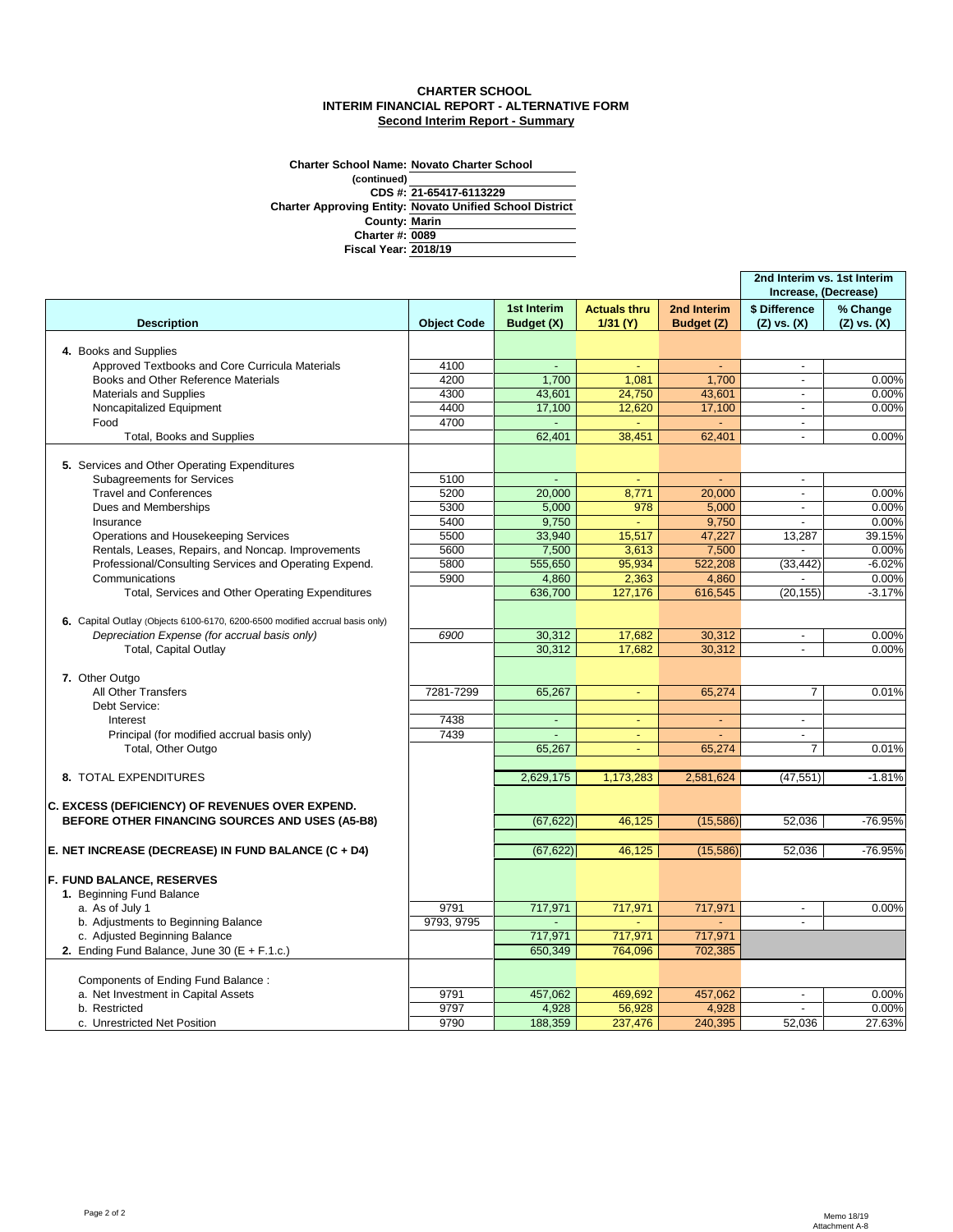### **CHARTER SCHOOL MULTI-YEAR PROJECTION - ALTERNATIVE FORM Second Interim Report - MYP**

| <b>Charter School Name: Novato Charter School</b> |                                                                 |
|---------------------------------------------------|-----------------------------------------------------------------|
| (continued)                                       |                                                                 |
|                                                   | CDS #: 21-65417-6113229                                         |
|                                                   | <b>Charter Approving Entity: Novato Unified School District</b> |
| <b>County: Marin</b>                              |                                                                 |
| <b>Charter #: 0089</b>                            |                                                                 |
| <b>Fiscal Year: 2018/19</b>                       |                                                                 |

*This charter school uses the following basis of accounting:*

 $\overline{\phantom{a}}$ 

**X Accrual Basis** (Applicable Capital Assets / Interest on Long-Term Debt / Long-Term Liabilities objects are 6900, 7438, 9400-9499, and 9660-9669)

**Modified Accrual Basis** (Applicable Capital Outlay / Debt Service objects are 6100-6170, 6200-6500, 7438, and 7439)

|                                                               |                    | FY 2018/19          |                          |                | <b>Totals for</b> | <b>Totals for</b> |  |
|---------------------------------------------------------------|--------------------|---------------------|--------------------------|----------------|-------------------|-------------------|--|
| <b>Description</b>                                            | <b>Object Code</b> | <b>Unrestricted</b> | <b>Restricted</b>        | <b>Total</b>   | 2019/20           | 2020/21           |  |
| <b>A. REVENUES</b>                                            |                    |                     |                          |                |                   |                   |  |
| 1. LCFF/Revenue Limit Sources                                 |                    |                     |                          |                |                   |                   |  |
| State Aid - Current Year                                      | 8011               | 772,220             |                          | 772,220        | 841,531           | 898,155           |  |
| Education Protection Account State Aid - Current Year         | 8012               | 218,614             |                          | 218,614        | 139,230           | 88.310            |  |
| State Aid - Prior Years                                       | 8019               |                     |                          |                |                   |                   |  |
| Charter Schools Funding in lieu of Property Taxes             | 8096               | 1,133,019           |                          | 1,133,019      | 1,205,931         | 1,256,851         |  |
| Total, LCFF/Revenue Limit Sources                             |                    | 2,123,853           | $\overline{a}$           | 2,123,853      | 2,186,692         | 2,243,316         |  |
|                                                               |                    |                     |                          |                |                   |                   |  |
| 2. Federal Revenues                                           |                    |                     |                          |                |                   |                   |  |
| Special Education - Federal<br><b>Total, Federal Revenues</b> | 8181, 8182         |                     |                          | $\overline{a}$ |                   | 34,000<br>34.000  |  |
|                                                               |                    |                     |                          |                |                   |                   |  |
| 3. Other State Revenues                                       |                    |                     |                          |                |                   |                   |  |
| Special Education - State                                     | <b>StateRevSE</b>  |                     |                          |                |                   | 130,065           |  |
| All Other State Revenues                                      | <b>StateRevAO</b>  | 91,336              | 30,599                   | 121,935        | 57,390            | 57,515            |  |
| <b>Total, Other State Revenues</b>                            |                    | 91.336              | 30.599                   | 121,935        | 57,390            | 187,580           |  |
|                                                               |                    |                     |                          |                |                   |                   |  |
| 4. Other Local Revenues                                       |                    |                     |                          |                |                   |                   |  |
| All Other Local Revenues                                      | LocalRevAO         | 320.250             |                          | 320,250        | 320,250           | 320,250           |  |
| <b>Total, Local Revenues</b>                                  |                    | 320.250             | $\overline{\phantom{a}}$ | 320,250        | 320,250           | 320,250           |  |
|                                                               |                    |                     |                          |                |                   |                   |  |
| <b>5. TOTAL REVENUES</b>                                      |                    | 2,535,439           | 30,599                   | 2,566,038      | 2,564,332         | 2,785,146         |  |
| <b>B. EXPENDITURES</b>                                        |                    |                     |                          |                |                   |                   |  |
| 1. Certificated Salaries                                      |                    |                     |                          |                |                   |                   |  |
| <b>Certificated Teachers' Salaries</b>                        | 1100               | 751,352             | 15,808                   | 767,160        | 789,305           | 908,366           |  |
| <b>Certificated Pupil Support Salaries</b>                    | 1200               |                     |                          |                |                   |                   |  |
| Certificated Supervisors' and Administrators' Salaries        | 1300               | 121,277             |                          | 121,277        | 124,915           | 191,162           |  |
| <b>Other Certificated Salaries</b>                            | 1900               |                     |                          |                |                   |                   |  |
| <b>Total, Certificated Salaries</b>                           |                    | 872,629             | 15,808                   | 888,437        | 914,220           | 1,099,528         |  |
|                                                               |                    |                     |                          |                |                   |                   |  |
| 2. Non-certificated Salaries                                  |                    |                     |                          |                |                   |                   |  |
| Non-certificated Instructional Aides' Salaries                | 2100               | 260,245             |                          | 260,245        | 282,019           | 290,434           |  |
| Non-certificated Support Salaries                             | 2200               | 38,000              |                          | 38,000         |                   |                   |  |
| Non-certificated Supervisors' and Administrators' Sal.        | 2300               | 70,000              | $\overline{\phantom{a}}$ | 70,000         | 72,100            | 74,263            |  |
| <b>Clerical and Office Salaries</b>                           | 2400               | 116,822             |                          | 116,822        | 124,483           | 131,918           |  |
| <b>Other Non-certificated Salaries</b>                        | 2900               |                     |                          |                |                   |                   |  |
| <b>Total, Non-certificated Salaries</b>                       |                    | 485,067             |                          | 485,067        | 478,602           | 496,615           |  |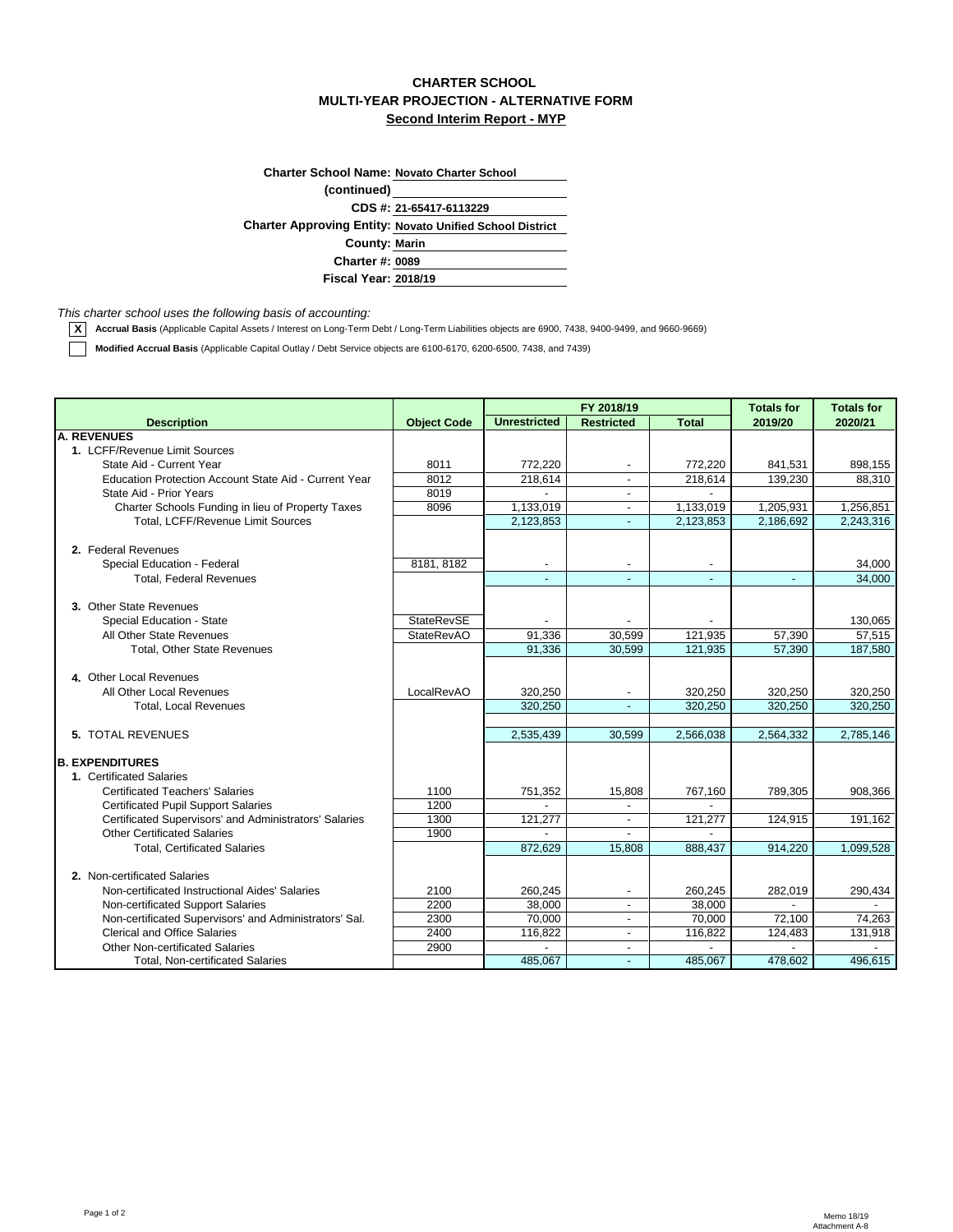### **CHARTER SCHOOL MULTI-YEAR PROJECTION - ALTERNATIVE FORM Second Interim Report - MYP**

|                                                                      |                    |                     | FY 2018/19               |              | <b>Totals for</b> | <b>Totals for</b> |  |
|----------------------------------------------------------------------|--------------------|---------------------|--------------------------|--------------|-------------------|-------------------|--|
| <b>Description</b>                                                   | <b>Object Code</b> | <b>Unrestricted</b> | <b>Restricted</b>        | <b>Total</b> | 2019/20           | 2020/21           |  |
| 3. Employee Benefits                                                 |                    |                     |                          |              |                   |                   |  |
| <b>STRS</b>                                                          | 3101-3102          | 144,638             |                          | 144,638      | 165,748           | 208,470           |  |
| <b>PERS</b>                                                          | 3201-3202          | 77,142              | $\overline{\phantom{a}}$ | 77,142       | 90,761            | 106,437           |  |
| OASDI / Medicare / Alternative                                       | 3301-3302          | 49,990              | $\overline{\phantom{a}}$ | 49,990       | 49,869            | 53,935            |  |
| <b>Health and Welfare Benefits</b>                                   | 3401-3402          | 136,350             | $\overline{\phantom{a}}$ | 136,350      | 136,350           | 157,748           |  |
| Unemployment Insurance                                               | 3501-3502          | 687                 | $\overline{\phantom{a}}$ | 687          | 696               | 798               |  |
| Workers' Compensation Insurance                                      | 3601-3602          | 24,781              | $\blacksquare$           | 24,781       | 25,130            | 27,751            |  |
| Other Employee Benefits                                              | 3901-3902          |                     | $\overline{\phantom{a}}$ |              |                   |                   |  |
| <b>Total, Employee Benefits</b>                                      |                    | 433.588             | $\blacksquare$           | 433,588      | 468,554           | 555,139           |  |
|                                                                      |                    |                     |                          |              |                   |                   |  |
| 4. Books and Supplies                                                |                    |                     |                          |              |                   |                   |  |
| Approved Textbooks and Core Curricula Materials                      | 4100               |                     |                          |              |                   |                   |  |
| Books and Other Reference Materials                                  | 4200               | 1,700               | $\blacksquare$           | 1,700        | 1,700             | 2,700             |  |
| Materials and Supplies                                               | 4300               | 29,765              | 13,836                   | 43,601       | 43,601            | 46,801            |  |
| Noncapitalized Equipment                                             | 4400               | 17,100              | $\blacksquare$           | 17,100       | 8,300             | 8,800             |  |
| Food                                                                 | 4700               | $\mathbf{r}$        | $\overline{a}$           |              | 4,500             | 4,750             |  |
| Total, Books and Supplies                                            |                    | 48,565              | 13,836                   | 62,401       | 58,101            | 63,051            |  |
|                                                                      |                    |                     |                          |              |                   |                   |  |
| 5. Services and Other Operating Expenditures                         |                    |                     |                          |              |                   |                   |  |
| <b>Subagreements for Services</b>                                    | 5100               |                     |                          |              |                   |                   |  |
| <b>Travel and Conferences</b>                                        | 5200               | 19,045              | 955                      | 20,000       | 20,000            | 23,000            |  |
| Dues and Memberships                                                 | 5300               | 5,000               | $\overline{\phantom{a}}$ | 5,000        | 5,000             | 5,150             |  |
| Insurance                                                            | 5400               | 9,750               | $\overline{\phantom{a}}$ | 9,750        | 9,750             | 10.140            |  |
| Operations and Housekeeping Services                                 | 5500               | 47,227              | $\overline{\phantom{a}}$ | 47,227       | 75,290            | 80,513            |  |
| Rentals, Leases, Repairs, and Noncap. Improvements                   | 5600               | 7,500               |                          | 7,500        | 52,500            | 22,500            |  |
| Professional/Consulting Services and Operating Expend.               | 5800               | 155,650             | 366,558                  | 522,208      | 448,773           | 192,350           |  |
| Communications                                                       | 5900               | 4,860               |                          | 4,860        | 4,860             | 5,160             |  |
| Total, Services and Other Operating Expenditures                     |                    | 249.032             | 367,513                  | 616,545      | 616,173           | 338,813           |  |
|                                                                      |                    |                     |                          |              |                   |                   |  |
| 6. Capital Outlay (Obj. 6100-6170, 6200-6500 for mod. accr. basis on |                    |                     |                          |              |                   |                   |  |
| Depreciation Expense (for accrual basis only)                        | 6900               | 30,312              |                          | 30,312       | 30,312            | 30,312            |  |
| <b>Total, Capital Outlay</b>                                         |                    | 30,312              | $\blacksquare$           | 30,312       | 30,312            | 30,312            |  |
|                                                                      |                    |                     |                          |              |                   |                   |  |
|                                                                      |                    |                     |                          |              |                   |                   |  |
| 7. Other Outgo                                                       |                    |                     |                          |              |                   |                   |  |
| All Other Transfers                                                  | 7280-7299          | 65,274              |                          | 65,274       | 66,116            | 74,007            |  |
| Total, Other Outgo                                                   |                    | 65,274              | $\blacksquare$           | 65,274       | 66,116            | 74,007            |  |
|                                                                      |                    |                     |                          |              |                   |                   |  |
| 8. TOTAL EXPENDITURES                                                |                    | 2,184,467           | 397,157                  | 2,581,624    | 2,632,078         | 2,657,465         |  |
|                                                                      |                    |                     |                          |              |                   |                   |  |
| C. EXCESS (DEFICIENCY) OF REVENUES OVER EXPEND.                      |                    |                     |                          |              |                   |                   |  |
| BEFORE OTHER FINANCING SOURCES AND USES (A5-B8)                      |                    | 350,972             | (366, 558)               | (15, 586)    | (67, 746)         | 127,682           |  |
|                                                                      |                    |                     |                          |              |                   |                   |  |
| <b>D. OTHER FINANCING SOURCES / USES</b>                             |                    |                     |                          |              |                   |                   |  |
| 1. Other Sources                                                     | 8930-8979          |                     |                          |              |                   |                   |  |
| 2. Less: Other Uses                                                  | 7630-7699          |                     |                          |              |                   |                   |  |
| 3. Contributions Between Unrestricted and Restricted Accounts        |                    |                     |                          |              |                   |                   |  |
| (must net to zero)                                                   | 8980-8999          | (314, 558)          | 314,558                  |              |                   |                   |  |
|                                                                      |                    |                     |                          |              |                   |                   |  |
| 4. TOTAL OTHER FINANCING SOURCES / USES                              |                    | (314, 558)          | 314,558                  |              |                   |                   |  |
|                                                                      |                    |                     |                          |              |                   |                   |  |
| E. NET INCREASE (DECREASE) IN FUND BALANCE (C + D4)                  |                    | 36,414              | (52,000)                 | (15, 586)    | (67, 746)         | 127,682           |  |
|                                                                      |                    |                     |                          |              |                   |                   |  |
| <b>F. FUND BALANCE, RESERVES</b>                                     |                    |                     |                          |              |                   |                   |  |
| 1. Beginning Fund Balance                                            |                    |                     |                          |              |                   |                   |  |
|                                                                      |                    |                     |                          |              |                   |                   |  |
| a. As of July 1                                                      | 9791               | 661,043             | 56,928                   | 717,971      | 702,385           | 634,639           |  |
| b. Adjustments to Beginning Balance                                  | 9793, 9795         |                     |                          |              |                   |                   |  |
| c. Adjusted Beginning Balance                                        |                    | 661,043             | 56,928                   | 717,971      | 702,385           | 634,639           |  |
| 2. Ending Fund Balance, June 30 ( $E + F.1.c.$ )                     |                    | 697,457             | 4,928                    | 702,385      | 634,639           | 762,321           |  |
|                                                                      |                    |                     |                          |              |                   |                   |  |
| Components of Ending Fund Balance:                                   |                    |                     |                          |              |                   |                   |  |
| a. Net Investment in Capital Assets                                  | 9796               | 457,062             |                          | 457,062      | 426,750           | 396,438           |  |
| <b>b</b> Restricted                                                  | 9797               |                     | 4,928                    | 4,928        |                   |                   |  |
| c. Unrestricted Net Position                                         | 9790               | 240,395             |                          | 240,395      | 207,889           | 365,883           |  |
|                                                                      |                    |                     |                          |              |                   |                   |  |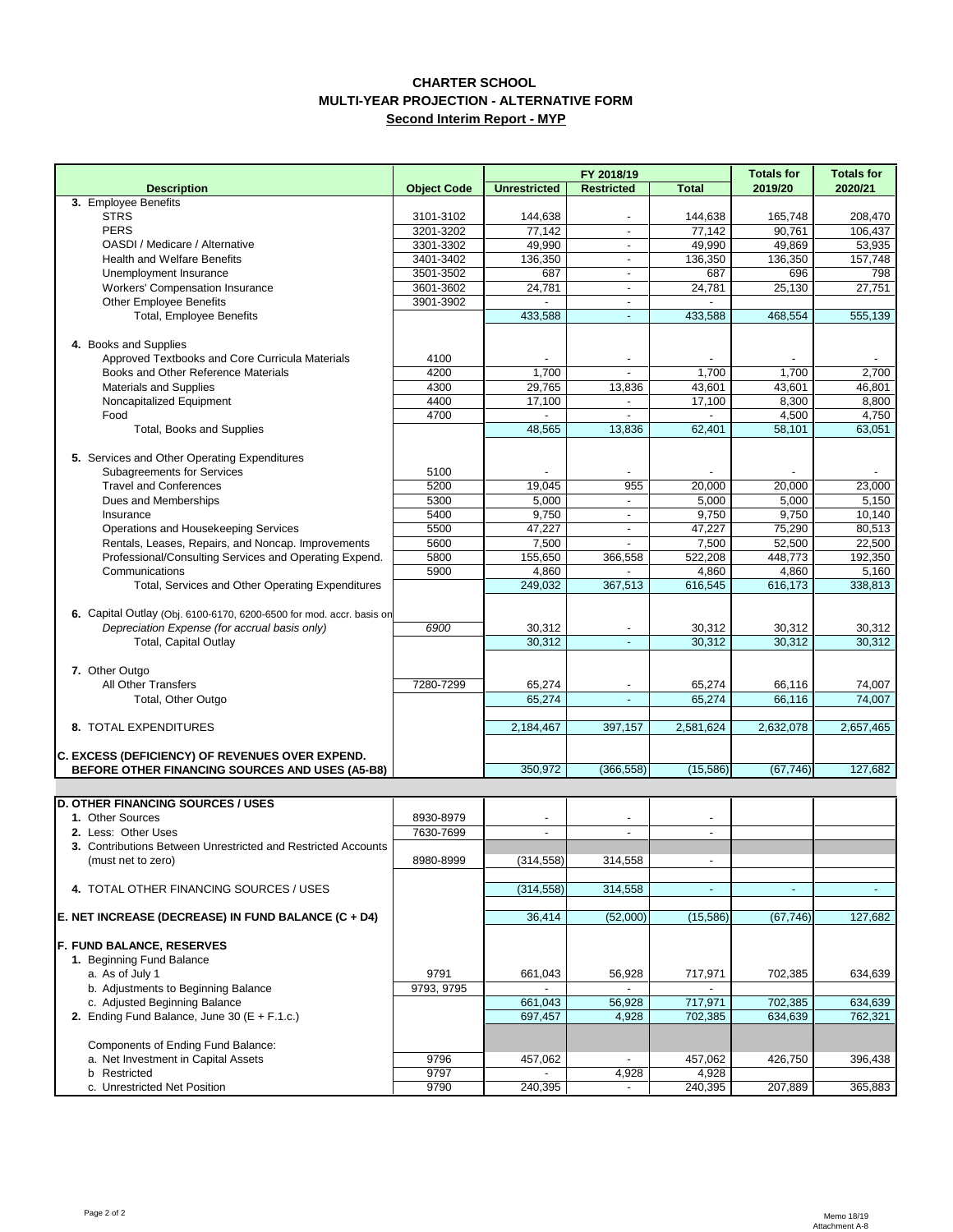# **Balance Sheet / Fund Balance**

**January 31, 2019**

|                                               | <b>Object</b> | 1/31/2019      |           | 1/31/2019    |  |
|-----------------------------------------------|---------------|----------------|-----------|--------------|--|
| <b>Description</b>                            | <b>Code</b>   | Unrestr.       | Restr.    | <b>Total</b> |  |
| <b>G ASSETS</b>                               |               |                |           |              |  |
| 1. Cash                                       |               |                |           |              |  |
|                                               | 9110          |                |           |              |  |
| In County Treasury                            |               | 362,645.06     | 56,927.85 | 419,572.91   |  |
| In Banks                                      | 9120          | 55,779.21      |           | 55,779.21    |  |
| 2. Investments                                | 9150          |                |           |              |  |
| 3. Accounts Receivable                        | 9200          | $\blacksquare$ |           |              |  |
| 4. Due from Grantor Governments               | 9290          |                |           |              |  |
| 5. Stores                                     | 9320          |                |           |              |  |
| 6. Prepaid Expenditures                       | 9330          |                |           |              |  |
| 7. Other Current Assets                       | 9340          |                |           |              |  |
| 8. Capital Assets (accrual basis only)        | 9400-9489     | 469,691.86     |           | 469,691.86   |  |
| 9. Total Assets                               |               | 888,116.13     | 56,927.85 | 945,043.98   |  |
| I. LIABILITIES                                |               |                |           |              |  |
| 1. Accounts Payable                           | 9500          | 180,948.20     |           | 180,948.20   |  |
| 2. Due to Grantor Governments                 | 9590          |                |           |              |  |
| 3. Current Loans                              | 9640          |                |           |              |  |
| 4. Unearned Revenue                           | 9650          |                |           |              |  |
| 5. Long-Term Liabilities (accrual basis only) | 9660-9669     |                |           |              |  |
| <b>6. TOTAL LIABILITIES</b>                   |               | 180,948.20     |           | 180,948.20   |  |
|                                               |               |                |           |              |  |
| <b>K. FUND BALANCE/NET POSITION</b>           |               | 707,167.93     | 56,927.85 | 764,095.78   |  |
|                                               |               |                |           |              |  |
| <b>Components of Ending Net Position</b>      |               |                |           |              |  |
| a. Net Investment in Capital Assets           | 9796          | 469,691.86     |           | 469,691.86   |  |
| b. Restricted                                 | 9797          |                | 56,927.85 | 56,927.85    |  |
| c. Unrestricted Net Position                  | 9790          | 237,476.07     |           | 237,476.07   |  |
| Memo: % of Total Exp                          |               |                |           | 9.2%         |  |
| # Mos Avg Exp                                 |               |                |           | 1.10         |  |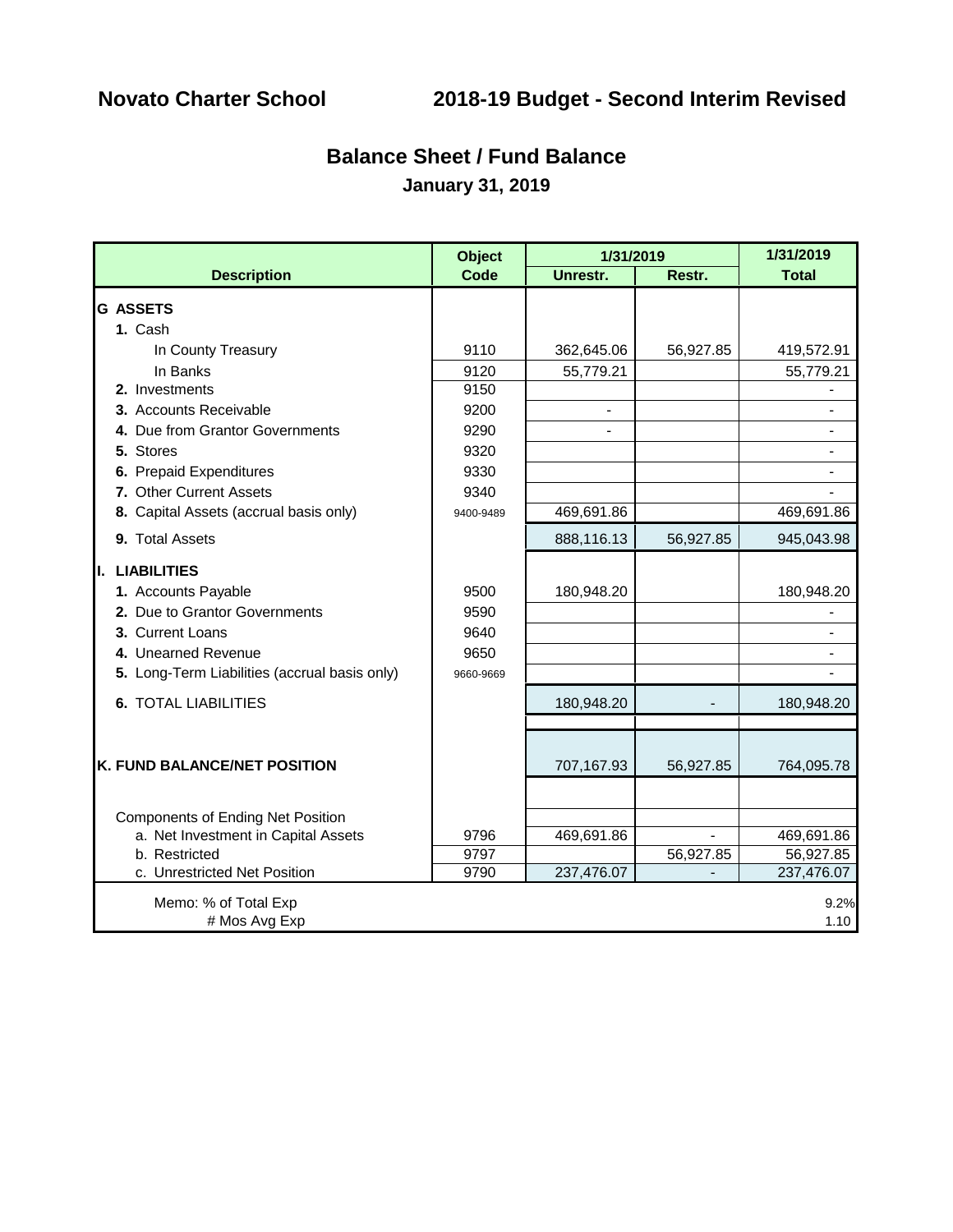### **Novato Charter School**

### **Fiscal Year 2018-19**

|                                         | <b>Beg Bal</b> | July     | Aug        | <b>Sept</b> | Oct            | <b>Nov</b> | <b>Dec</b> | Jan       | Feb            | Mar       | Apr            | May       | June       | <b>Total</b> |
|-----------------------------------------|----------------|----------|------------|-------------|----------------|------------|------------|-----------|----------------|-----------|----------------|-----------|------------|--------------|
| A. BEGINNING CASH                       |                | 642,356  | 610,139    | 508,011     | 629,136        | 524,326    | 440,697    | 457,015   | 475,352        | 415,067   | 465,966        | 392,603   | 502,764    | 642,356      |
| <b>B. RECEIPTS</b>                      |                |          |            |             |                |            |            |           |                |           |                |           |            |              |
| <b>LCFF Revenue Sources</b>             |                |          |            |             |                |            |            |           |                |           |                |           |            |              |
| State Aid                               |                | 37.875   | 37.875     | 68.175      | 68.175         |            | 136,350    | 68.175    | 71.119         | 71.119    | 71.119         | 71.119    | 71.120     | 772.220      |
| EPA                                     |                |          |            | 84,418      |                |            | 84,418     |           |                | 24,889    |                |           | 24.889     | 218.614      |
| In-Lieu Property Tax                    |                |          | 62,189     | 124,379     | 82,919         | 82,919     | 82,919     | 82,919    | 82,919         | 158,623   | 79,311         | 79,311    | 214,611    | 1,133,019    |
| <b>Federal Revenues</b>                 |                |          |            |             |                |            |            |           |                |           |                |           |            |              |
| <b>Other State Revenues</b>             |                |          |            | 2,695       | $\blacksquare$ | $\sim$     | $\sim$     | 45,588    | $\blacksquare$ | 14,269    | $\blacksquare$ | 7,904     | 51,480     | 121,935      |
| <b>Local Revenues</b>                   |                |          |            | 4,600       | 85,000         | 5,570      | 3,201      | 739       | 1,235          | 1,000     | 1,000          | 197,166   | 20,739     | 320,250      |
| Interfund Transfers In / PY Adjustments |                |          |            |             |                |            |            | (31,689)  |                |           |                |           | 31,689     | $\sim$       |
| <b>TOTAL RECEIPTS</b>                   |                | 37,875   | 100.064    | 284,267     | 236,094        | 88,489     | 306,888    | 165,732   | 155,273        | 269,899   | 151.430        | 355.500   | 414,527    | 2,566,038    |
|                                         |                |          |            |             |                |            |            |           |                |           |                |           |            |              |
| <b>C. DISBURSEMENTS</b>                 |                |          |            |             |                |            |            |           |                |           |                |           |            |              |
| <b>Certificated Salaries</b>            |                | 10,106   | 76,458     | 81,423      | 78,127         | 77,583     | 77,283     | 78,183    | 75,258         | 80,223    | 80,367         | 89,593    | 83,831     | 888,437      |
| <b>Classified Salaries</b>              |                | 17.534   | 39,410     | 45.895      | 44,230         | 43,002     | 42,960     | 42,648    | 35,671         | 43,753    | 43,236         | 46,707    | 40,020     | 485,067      |
| <b>Employee Benefits</b>                |                | 10,041   | 35,897     | 38,313      | 37,917         | 37,706     | 36,614     | 38,641    | 36,192         | 36,621    | 36,367         | 39,114    | 50,165     | 433,588      |
| <b>Books and Supplies</b>               |                | 2,030    | 21,075     | 4,194       | 4,009          | 3,053      | 2,258      | 1,833     | 1,925          | 7,069     | 4,169          | 4,607     | 6,180      | 62,401       |
| <b>Services</b>                         |                | 27,712   | 29,352     | 4,247       | 28,320         | 10,774     | 9,298      | 17,473    | 7.724          | 20,795    | 30,114         | 34.778    | 81,399     | 301,987      |
| Services - SpEd                         |                |          |            |             |                |            |            |           |                |           |                |           | 314,558    | 314,558      |
| Capital Outlay                          |                | 2.526    | 2,526      | 2.526       | 2,526          | 2.526      | 2,526      | 2,526     | 2,526          | 2,526     | 2,526          | 2.526     | 2,526      | 30,312       |
| Other Outgo                             |                |          |            |             |                |            |            |           |                |           |                |           |            |              |
| Interfund Transfers Out                 |                |          |            |             |                |            |            |           |                |           |                |           | 65,274     | 65,274       |
| <b>TOTAL DISBURSEMENTS</b>              |                | 69,950   | 204,718    | 176,598     | 195,129        | 174,645    | 170,939    | 181,304   | 159,296        | 190,987   | 196,779        | 217,325   | 643,953    | 2,581,624    |
|                                         |                |          |            |             |                |            |            |           |                |           |                |           |            |              |
| D. BALANCE SHEET / PRIOR YR TRANS       |                |          |            |             |                |            |            |           |                |           |                |           |            |              |
| <b>Accounts Receivable</b>              | (44, 606)      |          |            | 10,930      |                |            |            | 33,676    |                |           |                |           | (145, 855) | (101, 249)   |
| Accounts Payable (Commercial)           | 2,669          | (2,669)  |            |             |                |            |            | 28,247    | (28, 247)      |           |                |           |            | (2,669)      |
| Accounts Payable (NUSD Fees/In-Lieu)    | 148,301        |          |            |             | (148, 301)     |            |            |           |                |           |                |           | 65,274     | (83,027)     |
| Accounts Payable (SpEd 17-18)           | 305,396        |          |            |             |                |            | (122, 156) | (30, 540) | (30, 540)      | (30, 540) | (30, 540)      | (30, 540) | (30, 542)  | (305, 396)   |
| Accounts Payable (SpEd 18-19)           |                |          |            |             |                |            |            |           |                |           |                |           | 314,558    | 314,558      |
| Capital Assets (Net)                    | (487, 374)     | 2,526    | 2,526      | 2,526       | 2,526          | 2,526      | 2,526      | 2,526     | 2,526          | 2,526     | 2,526          | 2,526     | 2,526      | 30,312       |
| Other                                   |                |          |            |             |                |            |            |           |                |           |                |           |            |              |
| TOTAL BAL SHEET / PRIOR YR              | (717, 971)     | (143)    | 2,526      | 13,456      | (145, 775)     | 2,526      | (119, 630) | 33,909    | (56, 261)      | (28, 014) | (28, 014)      | (28, 014) | 205,961    | (147, 471)   |
|                                         |                |          |            |             |                |            |            |           |                |           |                |           |            |              |
| E. NET INCREASE/DECREASE (B-C+D)        |                | (32.218) | (102, 128) | 121,125     | (104, 809)     | (83, 630)  | 16,318     | 18,337    | (60, 284)      | 50.898    | (73, 363)      | 110.161   | (23,464)   | (163, 057)   |
| F. ENDING CASH $(A + E)$                |                | 610,139  | 508,011    | 629,136     | 524,326        | 440,697    | 457,015    | 475,352   | 415,067        | 465,966   | 392,603        | 502,764   | 479,300    | N/A          |
| Memo: Unrestricted Cash                 |                | 553.211  | 451,083    | 572,208     | 467,398        | 383,769    | 400,087    | 418,424   | 358,140        | 409,038   | 335,675        | 445,836   | 474,372    |              |
| % of Total Expenditures                 |                | 21.4%    | 17.5%      | 22.2%       | 18.1%          | 14.9%      | 15.5%      | 16.2%     | 13.9%          | 15.8%     | 13.0%          | 17.3%     | 18.4%      |              |
|                                         |                |          |            |             |                |            |            |           |                |           |                |           |            |              |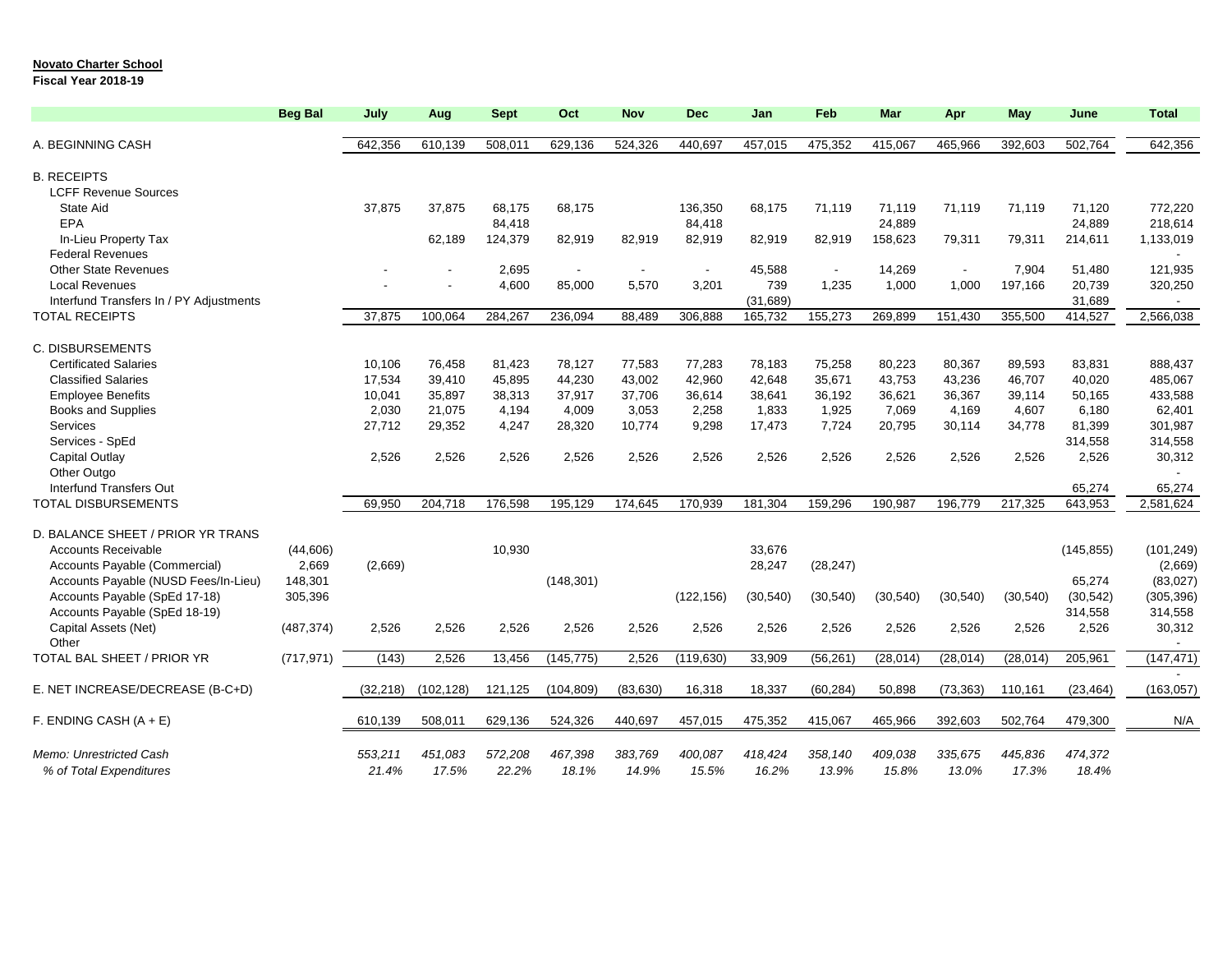### **Novato Charter School**

### **Fiscal Year 2019-20**

|                                                                       | <b>Beg Bal</b> | July    | Aug       | <b>Sept</b> | Oct        | <b>Nov</b> | <b>Dec</b> | Jan       | Feb       | <b>Mar</b> | Apr       | May       | June      | <b>Total</b>             |
|-----------------------------------------------------------------------|----------------|---------|-----------|-------------|------------|------------|------------|-----------|-----------|------------|-----------|-----------|-----------|--------------------------|
| A. BEGINNING CASH                                                     |                | 529,649 | 633,523   | 540,008     | 653,189    | 478,656    | 478,292    | 482,700   | 436,584   | 391,845    | 466,942   | 412,613   | 548,793   | 529,649                  |
| <b>B. RECEIPTS</b>                                                    |                |         |           |             |            |            |            |           |           |            |           |           |           |                          |
| <b>LCFF Revenue Sources</b>                                           |                |         |           |             |            |            |            |           |           |            |           |           |           |                          |
| State Aid                                                             |                | 42,077  | 42,077    | 75,738      | 75,738     | 75,738     | 75,738     | 75,738    | 75,738    | 75,738     | 75,738    | 75,738    | 75,738    | 841,531                  |
| <b>EPA</b>                                                            |                |         |           | 34,808      |            |            | 34,808     |           |           | 34,808     |           |           | 34,808    | 139,230                  |
| In-Lieu Property Tax                                                  |                |         | 72,356    | 144,712     | 96,474     | 96,474     | 96,474     | 96,474    | 96,474    | 168,830    | 84,415    | 84,415    | 168,830   | 1,205,931                |
| <b>Federal Revenues</b>                                               |                |         |           |             |            |            |            |           |           |            |           |           |           |                          |
| <b>Other State Revenues</b>                                           |                |         |           |             |            |            | 14,348     |           |           | 14,348     |           |           | 28,695    | 57,390                   |
| <b>Local Revenues</b>                                                 |                |         |           | 41,313      |            | 40.000     | 1,313      |           |           | 1,313      |           | 210,000   | 26,313    | 320,250                  |
| Interfund Transfers In                                                |                |         |           |             |            |            |            |           |           |            |           |           |           |                          |
| <b>TOTAL RECEIPTS</b>                                                 |                | 42.077  | 114.432   | 296,570     | 172.212    | 212,212    | 222,680    | 172.212   | 172,212   | 295,036    | 160.153   | 370,153   | 334,383   | 2,564,332                |
| <b>C. DISBURSEMENTS</b>                                               |                |         |           |             |            |            |            |           |           |            |           |           |           |                          |
| <b>Certificated Salaries</b>                                          |                | 10.460  | 77,266    | 80,491      | 79,992     | 79,501     | 80,265     | 82,575    | 82,597    | 81,890     | 79,920    | 92,610    | 86,654    | 914,220                  |
| <b>Classified Salaries</b>                                            |                | 19.027  | 43,349    | 42.848      | 41,681     | 41,280     | 41,583     | 41,274    | 40,887    | 41,988     | 41.477    | 44,903    | 38,305    | 478,602                  |
| <b>Employee Benefits</b>                                              |                | 10,014  | 40,986    | 38,349      | 39,219     | 37,470     | 41,945     | 41,567    | 40,627    | 40,331     | 40,057    | 43,025    | 54,967    | 468,554                  |
| <b>Books and Supplies</b>                                             |                | 4,784   | 17,129    | 8,881       | 2,838      | 3,426      | 3,582      | 2,015     | 1,944     | 4,831      | 2,130     | 2,538     | 4,003     | 58,101                   |
| <b>Services</b>                                                       |                | 29,218  | 29,218    | 23,374      | 23,374     | 23,374     | 23,374     | 23,374    | 23,374    | 23,374     | 23,374    | 23,374    | 23,374    | 292,178                  |
| Services - SpEd                                                       |                |         |           |             |            |            |            |           |           |            |           |           | 323,995   | 323,995                  |
| <b>Capital Outlay</b>                                                 |                | 2,526   | 2,526     | 2,526       | 2,526      | 2,526      | 2,526      | 2,526     | 2,526     | 2,526      | 2,526     | 2,526     | 2,526     | 30,312                   |
| Other Outgo                                                           |                |         |           |             |            |            |            |           |           |            |           |           |           |                          |
| <b>Interfund Transfers Out</b>                                        |                |         |           |             |            |            |            |           |           |            |           |           | 66,116    | 66,116                   |
| <b>TOTAL DISBURSEMENTS</b>                                            |                | 76,029  | 210,474   | 196,470     | 189,630    | 187,578    | 193,274    | 193,330   | 191,954   | 194,940    | 189,484   | 208,975   | 599,940   | 2,632,078                |
| D. BALANCE SHEET / PRIOR YR TRANS                                     |                |         |           |             |            |            |            |           |           |            |           |           |           |                          |
| <b>Accounts Receivable</b>                                            | (179, 640)     | 135,300 |           | 10,555      |            |            |            |           |           |            |           |           | (98, 763) | 47,092                   |
| Accounts Payable (Commercial)<br>Accounts Payable (NUSD Fees/In-Lieu) | 65,274         |         |           |             | (65, 274)  |            |            |           |           |            |           |           | 65,917    | 643                      |
| Accounts Payable (SpEd 18-19)                                         | 314,558        |         |           |             | (94, 367)  | (27, 524)  | (27, 524)  | (27, 524) | (27, 524) | (27, 524)  | (27, 524) | (27, 524) | (27, 524) | (314, 558)               |
| Accounts Payable (SpEd 19-20)                                         |                |         |           |             |            |            |            |           |           |            |           |           | 323,995   | 323,995                  |
| Capital Assets (Net)                                                  | (457,062)      | 2,526   | 2,526     | 2,526       | 2,526      | 2,526      | 2,526      | 2,526     | 2,526     | 2,526      | 2,526     | 2,526     | 2,526     | 30,312                   |
| Other                                                                 |                |         |           |             |            |            |            |           |           |            |           |           |           | $\overline{\phantom{a}}$ |
| TOTAL BAL SHEET / PRIOR YR                                            | (786, 519)     | 137,826 | 2,526     | 13,081      | (157, 115) | (24, 998)  | (24, 998)  | (24, 998) | (24, 998) | (24, 998)  | (24, 998) | (24, 998) | 266,151   | 87,484                   |
| E. NET INCREASE/DECREASE (B-C+D)                                      |                | 103,874 | (93, 515) | 113,181     | (174, 533) | (363)      | 4,408      | (46, 116) | (44, 740) | 75,098     | (54, 329) | 136,180   | 594       | 19,738                   |
| F. ENDING CASH $(A + E)$                                              |                | 633,523 | 540,008   | 653,189     | 478,656    | 478,292    | 482,700    | 436,584   | 391,845   | 466,942    | 412,613   | 548.793   | 549,387   | N/A                      |
| % of Total Expenditures                                               |                | 24.1%   | 20.5%     | 24.8%       | 18.2%      | 18.2%      | 18.3%      | 16.6%     | 14.9%     | 17.7%      | 15.7%     | 20.9%     | 20.9%     |                          |